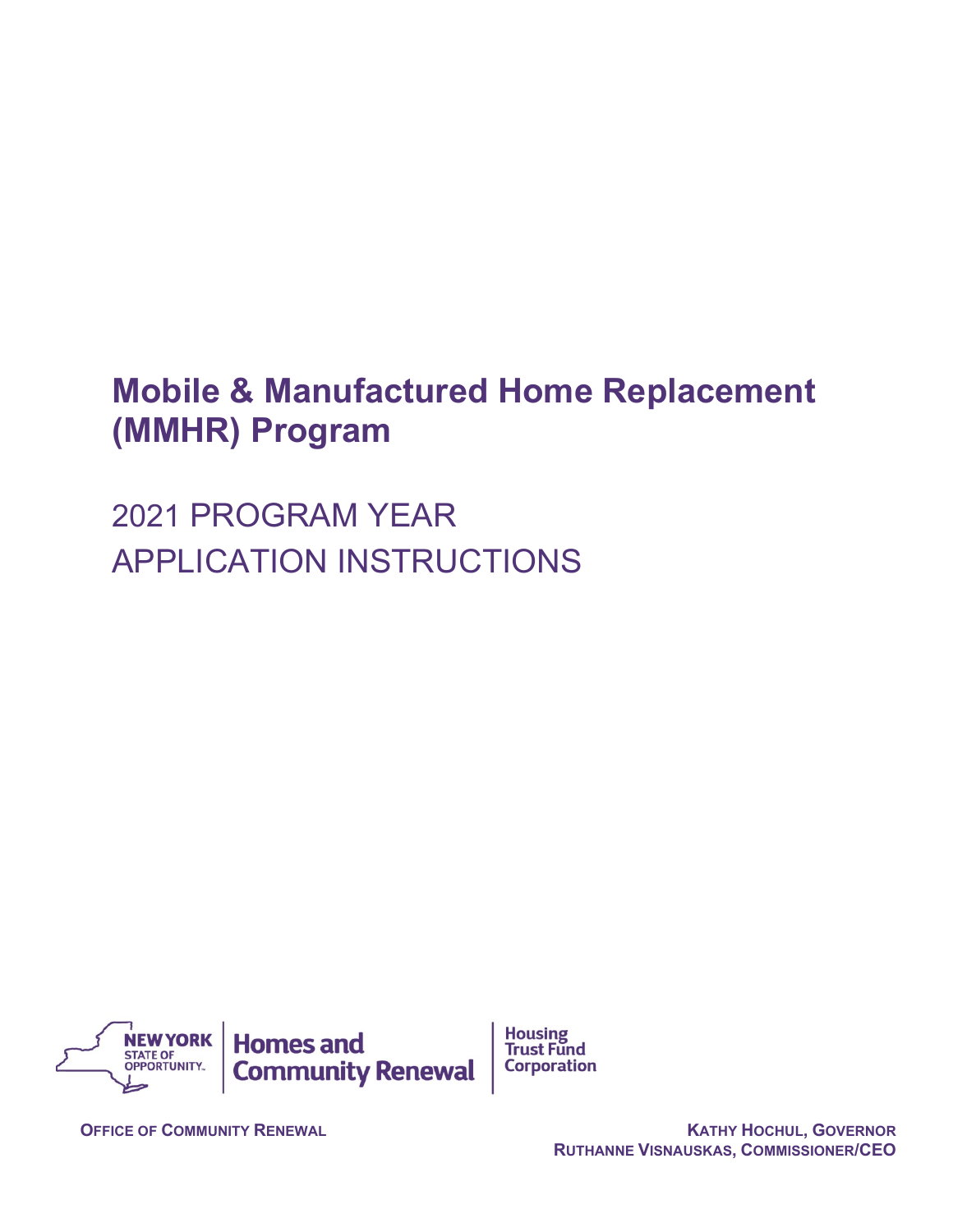# 2021 MMHR Program<br>Community Development Online (CDOL) Application Instructions

### **Table of Contents**

| I.                 |  |
|--------------------|--|
| Α.                 |  |
| B.                 |  |
| $C_{\cdot}$        |  |
| II.                |  |
| Α.<br>B.           |  |
|                    |  |
| Ш.                 |  |
| A.                 |  |
| <b>B.</b><br>$C$ . |  |
|                    |  |
|                    |  |
|                    |  |
|                    |  |
|                    |  |
| IV.                |  |
| V.                 |  |
|                    |  |
| VI.                |  |
| А.                 |  |
|                    |  |
|                    |  |
|                    |  |
| VII.               |  |
| А.                 |  |
| <b>B.</b>          |  |
|                    |  |
|                    |  |
|                    |  |
|                    |  |
|                    |  |
|                    |  |
|                    |  |
|                    |  |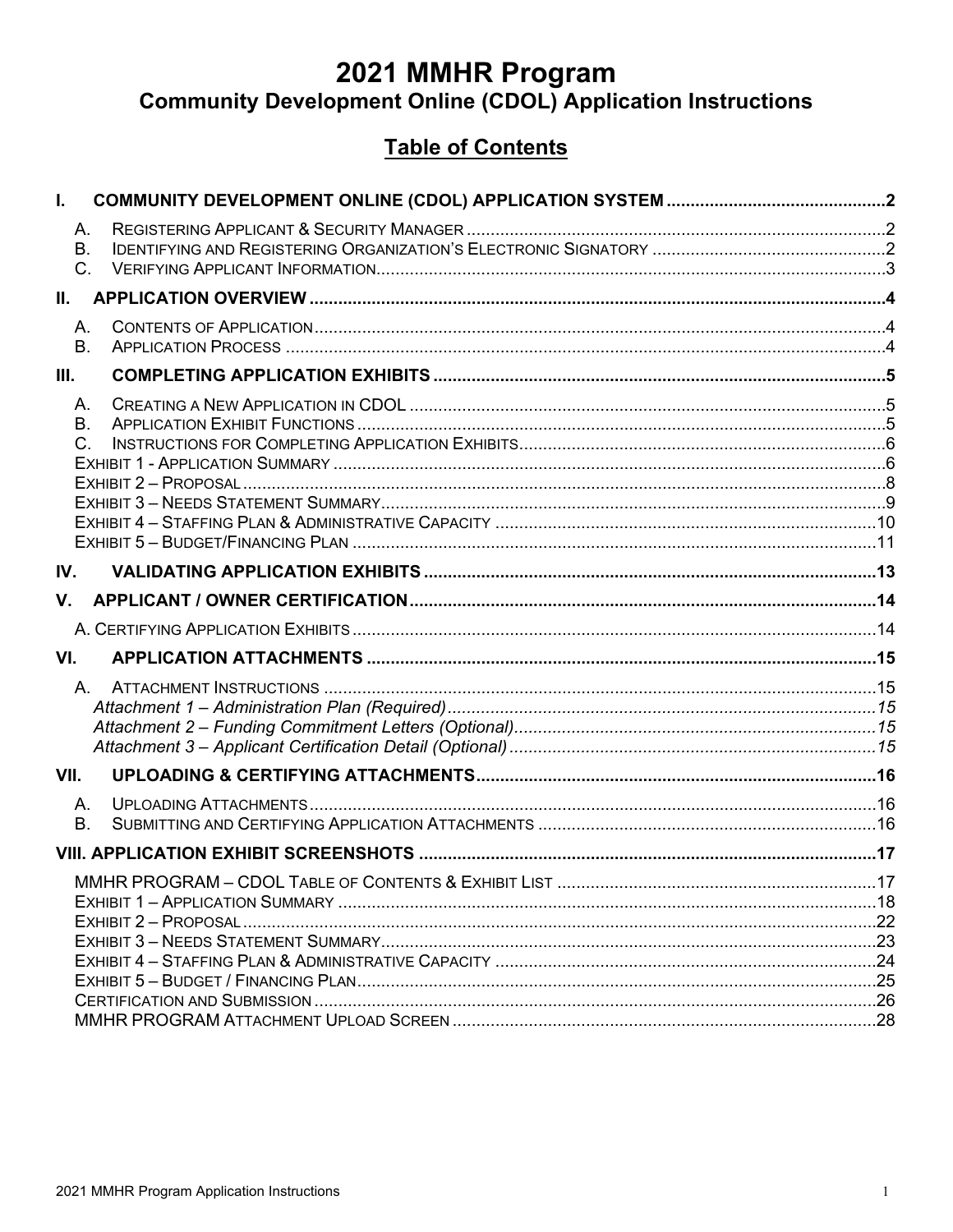### <span id="page-2-0"></span>**I. Community Development Online (CDOL) Application System**

Applications for MMHR Program funding are submitted through the Community Development Online (CDOL) application system.

**MMHR Program application exhibits and attachments must be submitted via the CDOL system by 4:00 PM, EST, Friday, October 22, 2021.** Applications and supplemental materials received after the stated deadline will be considered a late submission and will not be accepted.

Applicants may request, based on demonstrated need, to submit a paper application in lieu of using the CDOL system. Requests may be emailed to [OCRINFO@nyshcr.org](mailto:nyshcr.sm.ocrinfo%20%3cocrinfo@nyshcr.org%3e) or mailed to NYS Homes and Community Renewal, Office of Community Renewal, Hampton Plaza, 38-40 State Street, 4th Floor South, Albany, NY 12207.

### <span id="page-2-1"></span>**A. Registering Applicant & Security Manager**

Please review the following to confirm that the applicant organization is prepared to use the CDOL system.

To use CDOL, applicants must: 1.) be registered in the New York State Homes and Community Renewal (HCR) Statewide Housing Activity Reporting System (SHARS), and 2.) have designated a Security Manager for their organization. The Security Manager will serve as the individual who authorizes and monitors access to CDOL for the applicant's organization, including which people can update the organization's applications. Security Managers may go into CDOL system and add or remove users for their organization. Forms are available on HCR's website: <https://hcr.ny.gov/community-development-online>

- **If the organization has not previously applied to HCR for funding:** Submit an Applicant Registration Form to register as a SHARS Applicant. This form also contains a section to designate a Security Manager for the organization. HCR staff will register the organization and Security Manager and e-mail a USER ID and password to access CDOL.
- **If the organization is a registered SHARS applicant, but has not registered to use CDOL:** Submit a Security Manager Registration Form to HCR, which will allow access to CDOL. Complete and return the Security Manager Registration Form with an original authorized signature to the address specified on the form and HCR will e-mail a User ID and temporary password with which to access the CDOL system.
- **If the organization has previously used the CDOL system to apply to HCR for funding:** Applicants who used CDOL in the past will still be registered and may use the user ID and password previously assigned to them. To retrieve a forgotten password, go to CDOL and enter the USER ID and e-mail address a new password will be automatically e-mailed. If the email address associated with the USER ID has changed, and the password or USER ID has been lost, please send an email to **[ocrinfo@nyshcr.org](mailto:ocrinfo@nyshcr.org)** for assistance.

### <span id="page-2-2"></span>**B. Identifying and Registering Organization's Electronic Signatory**

Applications submitted through the CDOL system must be electronically certified by an authorized representative of the applicant's organization. The person who will certify the application must be set up in CDOL as a user for the applicant organization. The Security Manager (identified on the Security Manager Registration Form) may add the certifier by following these steps:

- 1. Log into CDOL and click on the User Administration link at the top of the page. The organization name will be displayed with a list of CDOL users.
- 2. To add the organization's authorized signatory, click 'Add New User', and enter their first and last name, and e-mail address.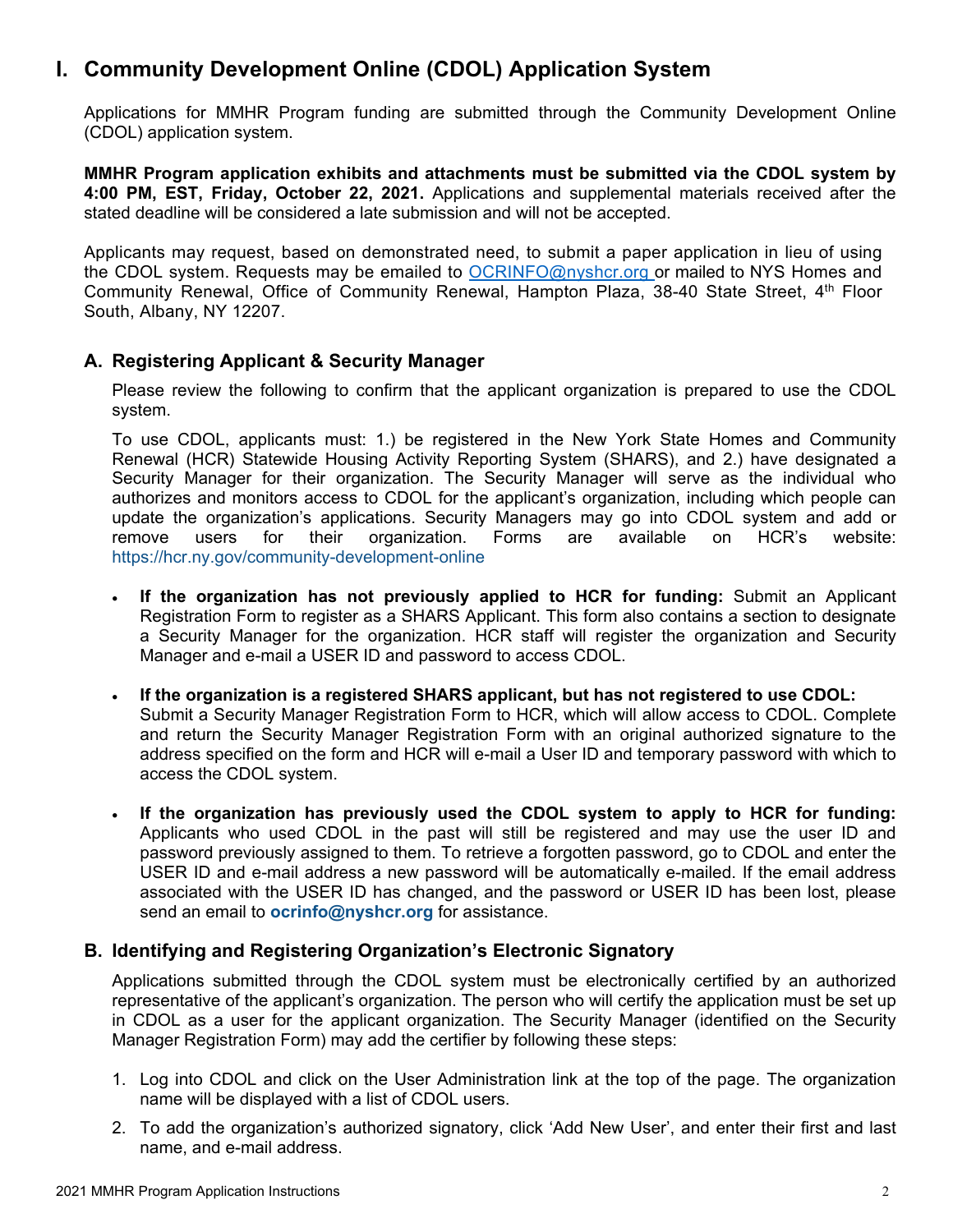- 3. Select their access level from the drop-down box. Applicant inquiry allows the user to view but not change the application. Applicant update allows the user to make changes to the application.
- 4. Click the box that reads 'Authorized to Sign Certification'.
- 5. Click the box next to the organization name. Then click 'Submit'.
- 6. CDOL will generate an e-mail providing the user with their User ID and temporary password. Later, when the application exhibits are complete, validated, and ready to be submitted, the certifier must log-in to the CDOL, complete the certification, and submit the application exhibits. Required application attachments must also be certified prior to submission.

### <span id="page-3-0"></span>**C. Verifying Applicant Information**

Prior to beginning a new application using the CDOL system, the applicant organization must verify and update the organization information. To do so, log in and from the CDOL Main Menu, select the 'View' button to the right of the organization's name, under the 'Organization' heading. A pop-up window will appear with the organization information HCR has on file. If any of the information displayed is incorrect or needs updating, close the pop-up window, and select the 'Edit' button to the right of the organization name. Please be sure to include the name and mailing address for the contact authorized to execute a contract with HTFC. It is important for HCR and HTFC to know where to mail potential award and contract materials.

### **An organization may update its organization information in CDOL at any time but may not change the organization information on the application once it has been submitted.**

CDOL Applicant Information Fields to review and verify:

#### **A. General Applicant Information**

- If applicable, the applicant's Department of State (DOS) Charities Registration Number
- The month and day of the applicant's fiscal year end date (for example: 12/31)
- Any aliases or acronyms the organization is known as

### **B. Type of Applicant**

- Select each applicable applicant type.
- If applicable, add or correct the date of the non-profit applicant's legal incorporation.

### **C. Phone and Internet Data**

If necessary, edit the applicant's primary telephone and fax numbers, e-mail address and website or URL.

### **D. Mailing Address(es)**

If necessary, edit the applicant's primary mailing address in D1. If the mailing address for correspondence related to this application differs from the primary address, add the address in Section D2. The applicant will be able to select the address to which the award decision or contract correspondence should be mailed.

### **E. Primary Contact**

If necessary, edit the name, title, phone number, extension, and e-mail address of the person who is the primary contact for the organization. This person must have the authority to legally represent the applicant.

### **F. Other Principals**

If necessary, edit or add principal organizations or employees of the applicant organization. For example, the Executive Director, CEO, Board President, or general partner.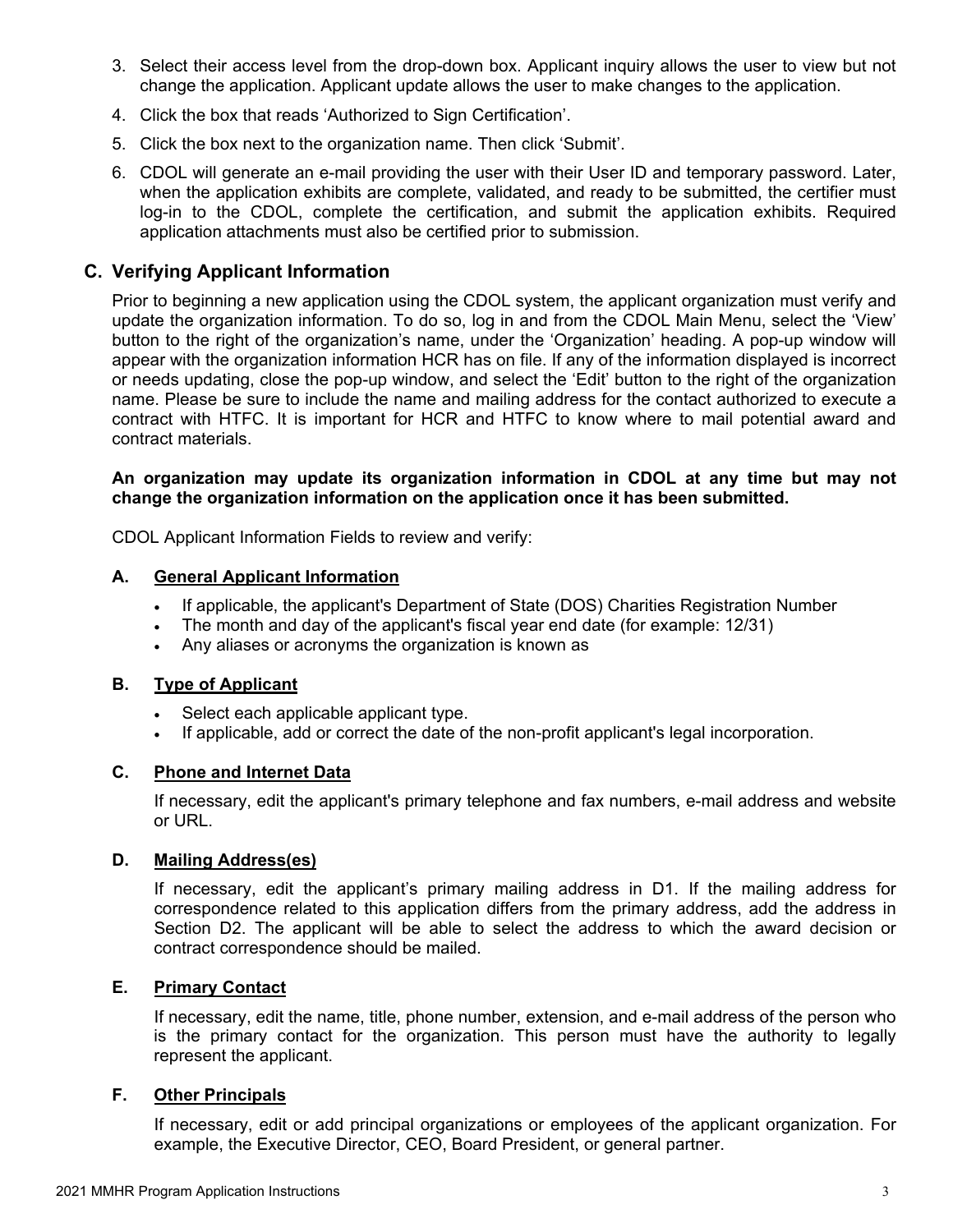### <span id="page-4-1"></span><span id="page-4-0"></span>**II. Application Overview**

### **A. Contents of Application**

A complete MMHR Program application includes five exhibits, an electronic certification, and three attachments listed below:

Exhibit 1 – Application Summary

- Exhibit 2 Proposal
- Exhibit 3 Needs Statement Summary
- Exhibit 4 Staffing Plan & Administrative Capacity

Exhibit 5 – Budget/Financing Plan

Electronic Application Certification

Attachment 1 – Administrative Plan (Required)

Attachment 2 – Funding Commitment Letters (Optional)

Attachment 3 – Applicant Certification Detail (Optional)

Vendor Responsibility Questionnaire (VRQ) Required for all not- for-profit entities.

### <span id="page-4-2"></span>**B. Application Process**

The submission of a MMHR Program application via CDOL requires five steps:

- $\checkmark$  Completing five multi-question online application exhibits;
- $\checkmark$  Validating online application exhibits;
- $\checkmark$  Certifying and submitting online application exhibits;
- $\checkmark$  Uploading and submitting attachments; and
- $\checkmark$  Certifying attachments.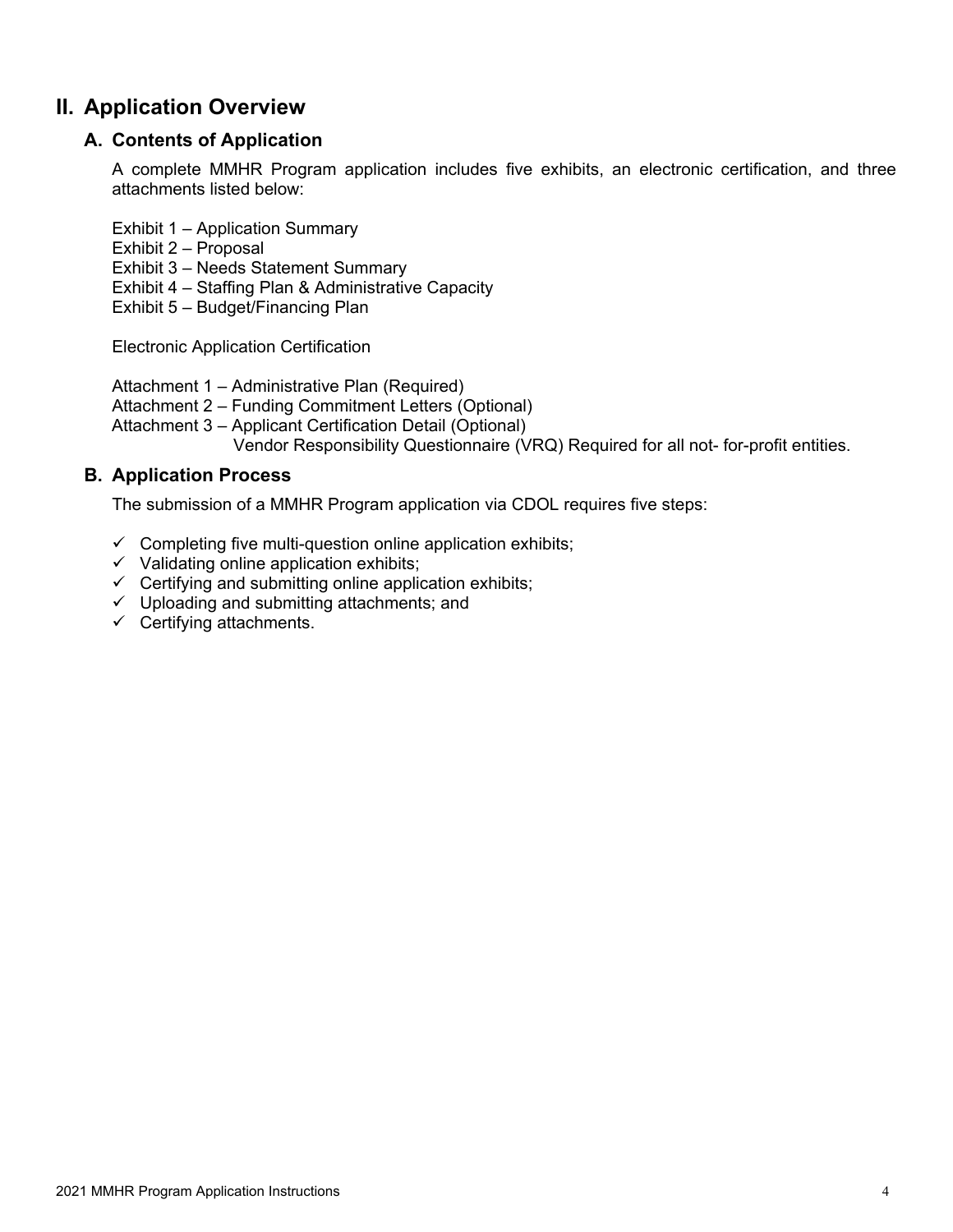### <span id="page-5-1"></span><span id="page-5-0"></span>**III. Completing Application Exhibits**

### **A. Creating a New Application in CDOL**

- Log in to CDOL.
- Next to 'Start a New Application' under the 'Applications' heading, enter a brief descriptive name for the proposed project, e.g., City of Sample Manufactured Home Replacement Program. If awarded, the Application Name entered here will be used to label contract materials and to describe the program throughout the contract term.
- Select 'MMHR' from the 'Application Type' drop-down menu.
- Press 'Submit' button.

A table of contents will be displayed with a list of all MMHR Program application exhibits broken down by individual question screens in CDOL. Instructions for completing each exhibit follow.

### <span id="page-5-2"></span>**B. Application Exhibit Functions**

Complete the required fields for each Exhibit as explained in C. Instructions for Completing Application Exhibits below. Once the information is entered in each field, and the exhibit is complete, press 'Submit' at the bottom of the screen.

| ubmit | Cancer |
|-------|--------|
|-------|--------|

- If the Exhibit is complete and accurate, a message will appear at the top of the screen in green to notify the applicant that the 'Updates have been successfully saved'.
- If errors are present in the Exhibit, a message will appear in yellow at the top of the screen, and individual error messages will appear under the fields causing the error message(s). Follow instructions to correct the error(s) and press 'submit' again.

Once the message 'Updates have been successfully saved,' is displayed press the 'Next' navigation button at the top right of the screen to move to the next application exhibit.



**DO NOT** use the internet browser back and forward buttons to navigate in CDOL. Use the Previous and Next links in the top right of the screen, or the Menu and Exhibit List links in the top left of the screen. If an applicant uses the browser back and forward buttons, application information may be lost.

Do not enter zero '0' in exhibit fields. If funds are not requested funds for a particular activity, please leave the field blank.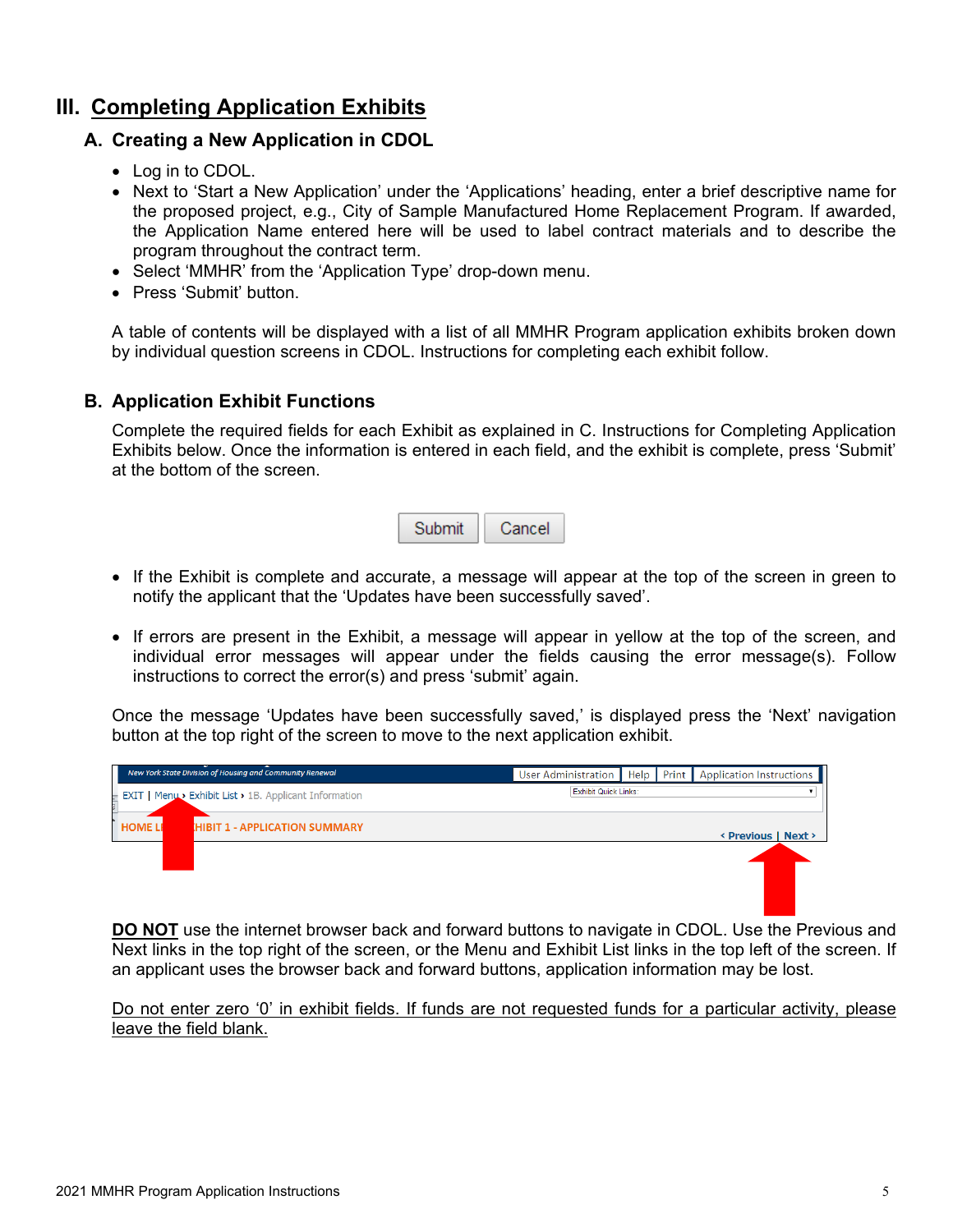### <span id="page-6-0"></span>**C. Instructions for Completing Application Exhibits**

### <span id="page-6-1"></span>**Exhibit 1 - Application Summary**

Select 'Edit' on the line of 1A. to begin completing the application fields.

### **1A. Funds Requested and Activities/Uses**

- **1. Local Program Name:** This field will display the project name that was entered on the main menu when the application was created. The name can be changed in this field. Enter a brief, descriptive name. If awarded, the Local Program Name entered here will be used to label contract materials and to describe the program throughout the contract term. e.g., City of Sample Manufactured Home Replacement Program.
- **2. Total MMHR Program Funds Requested:** Enter the total amount of MMHR Program funds requested for this project, rounded to the nearest dollar. Please review the Request for Applications for program funding limits.

### **1B. Applicant Information**

Applicants must update several fields in Exhibit 1B:

- 5b. Indicate if all required periodic or annual written reports have been filed in a timely manner (nonprofit applicants only).
- 5c. Enter applicant DUNS number if applicable.
- 6. Select the address to which correspondence or materials related to awards or contracts should be mailed if multiple mailing addresses are on file for the applicant organization.
- 8. Complete this section for the individual who will be the primary contact person for correspondence related to this application.
- 9. If the contact selected as the primary contact is not authorized to execute a contract with NYS Housing Trust Fund Corporation (HTFC), complete the fields to identify a contact that is authorized. Please note: for City, County, Town or Village applicants only the Chief Elected Official is authorized to execute a contract with HTFC.

### **1C. Program Detail Information**

### **1C-1. Counties/Municipalities**

- 1. Project County: Select the project county from the drop-down menu.
- 2. Countywide: Indicate if the project will serve the entire county.
- 3. If the project will be Countywide, click 'submit' and go on to the next page. If the response is 'no', select the first municipality to be served from the drop-down Municipality menu. Click 'submit'. The page will be redisplayed with the county name and selected municipality. To add another municipality, click the 'add' button at the bottom of the table. The county and municipality drop-downs will become available again. Select the county and municipality and click 'submit'. Repeat this step until all project municipalities have been added.
- 4. If the project will serve multiple counties: Complete the steps outlined above. To add another county, click the 'add' button. When the page is redisplayed, select another county from the drop-down menu.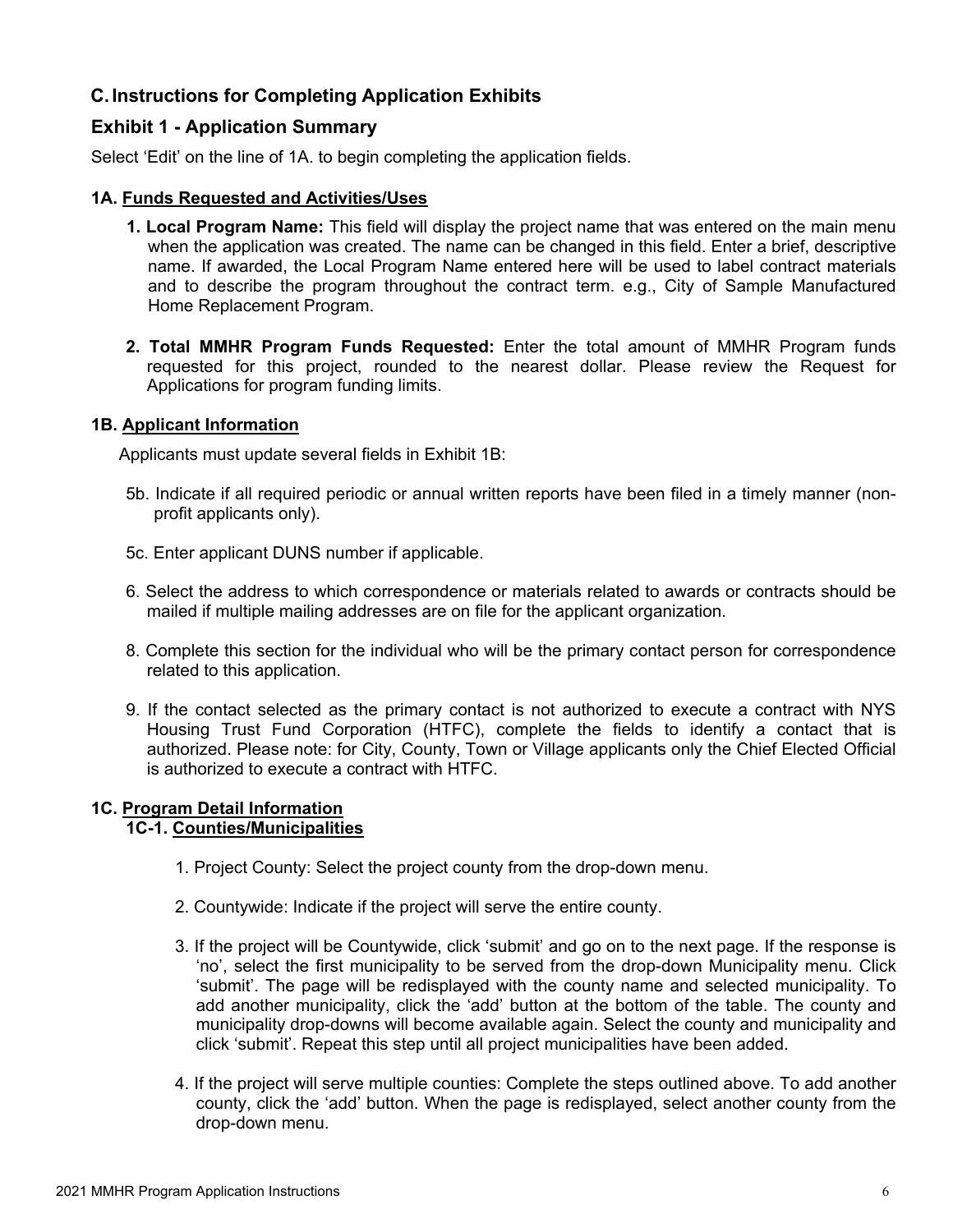### **1C-2. Regional Council**

Select the Regional Council(s) associated with the region(s) in which the project is located. Additional information is available here:<https://regionalcouncils.ny.gov/>

#### **1C-3. Latitude & Longitude**

Enter the Program Latitude and Longitude.

- For a Program proposing assistance to a single address, or property, use that address to obtain the latitude and longitude for the project.
- For a Program in a single municipality, select an address in a central location to obtain the latitude and longitude for the application.
- For a Program spanning a county, or multiple counties, select a central point, or use the address of the applicant organization's office if centrally located.

Please note, pop-up blockers may prevent the link provided from opening.

#### **1D. Political Districts**

Locate and click on the name(s) of the legislator who represents the locality in which the project will be administered. Click on the top arrow to move the name into the box on the right. (A name can be removed clicking on the bottom arrow). Repeat this as necessary for each Assembly, Senate and Congressional Representative who serves the project municipality(ies).

#### **1E. Income Targets**

Enter the projected income targets to be assisted by MMHR Program funds.

#### **1F. Target Populations**

Enter the projected special population households to be assisted by MMHR Program funds.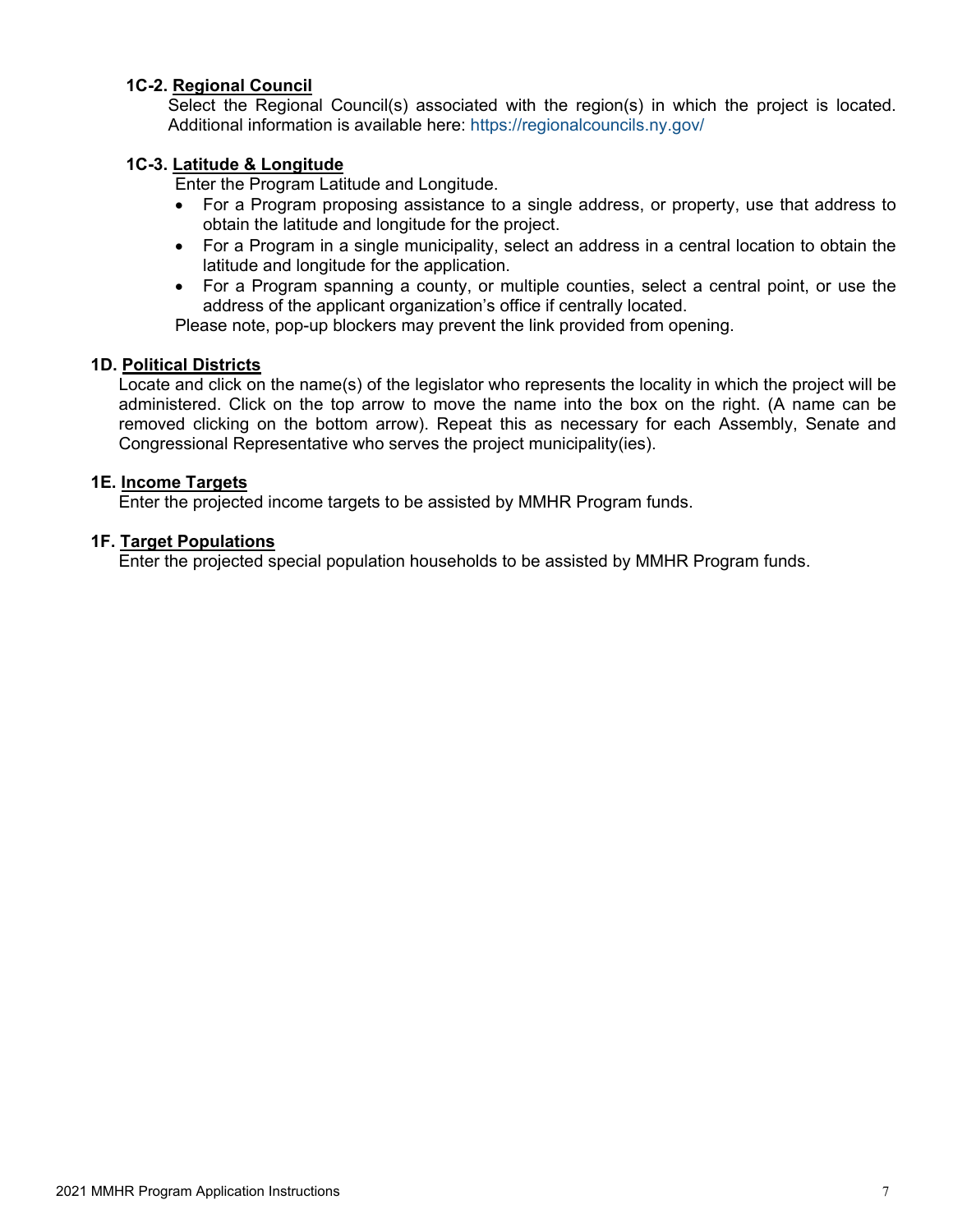### <span id="page-8-0"></span>**Exhibit 2 – Proposal**

### **2A. Program Abstract**

Provide a brief abstract of the proposed program. **Please note, the abstract provided may be included in press materials.** This abstract should include, but not be limited to the following information: Organization name, MMHR Program request amount, estimated total project cost, other sources of funding that will be used in the MMHR Program, main goal(s) of the program, activities MMHR Program funds will be used for including proposed unit goals, and any special emphasis of the program, such as special needs populations or areas/neighborhoods to be served, income ranges to be targeted, etc.

**Sample Text:** The Sample Organization proposes to utilize \$500,000 in MMHR Program funds to replace mobile and manufactured homes for approximately five low-income homeowners in the City of Sample.

#### **2B. Program Activities & Scope**

Outline procedures in place or planned by applicant organization to supplement the required procedures identified in the template administrative plan. Specifically:

- Outline marketing of proposed program.
- Briefly outline the intake and eligibility review process for clients.
- Estimate the number of persons/homes to be assisted by the proposed grant.
- Explain how client needs will be assessed and grants will be awarded.
- Describe relocation program for participants and their personal belongings. Describe a process for assisting projects that exceed the program limits

#### **2C. Procurement & Oversight of Subrecipients, Consultants, and Contractors**

Outline procedures in place or planned by application organization to supplement the required procedures identified in the template administrative plan. Specifically:

- Describe the procedures for procuring contractors. Demonstrate an understanding of the program's bidding requirements.
- Describe the procedures in place to ensure that NYS Certified Minority and Women- Owned Business Enterprises are afforded opportunities for meaningful participation in projects.

#### **2D. Fiscal Management**

Describe the anticipated process and internal procedures related to fiscal management, including internal controls, fiscal records management and documentation of reasonableness and allowability of costs. Specifically:

- Describe the internal disbursement process.
- Explain how the applicant organization will cover project costs prior to disbursement of program funds, and how applicant will document down payment costs required to begin unit construction, if required.
- Describe project delivery costs, including the process used to document staff time relative to project delivery and grant administration.
- Describe the process for evaluating cost reasonableness and ensuring competitive bidding.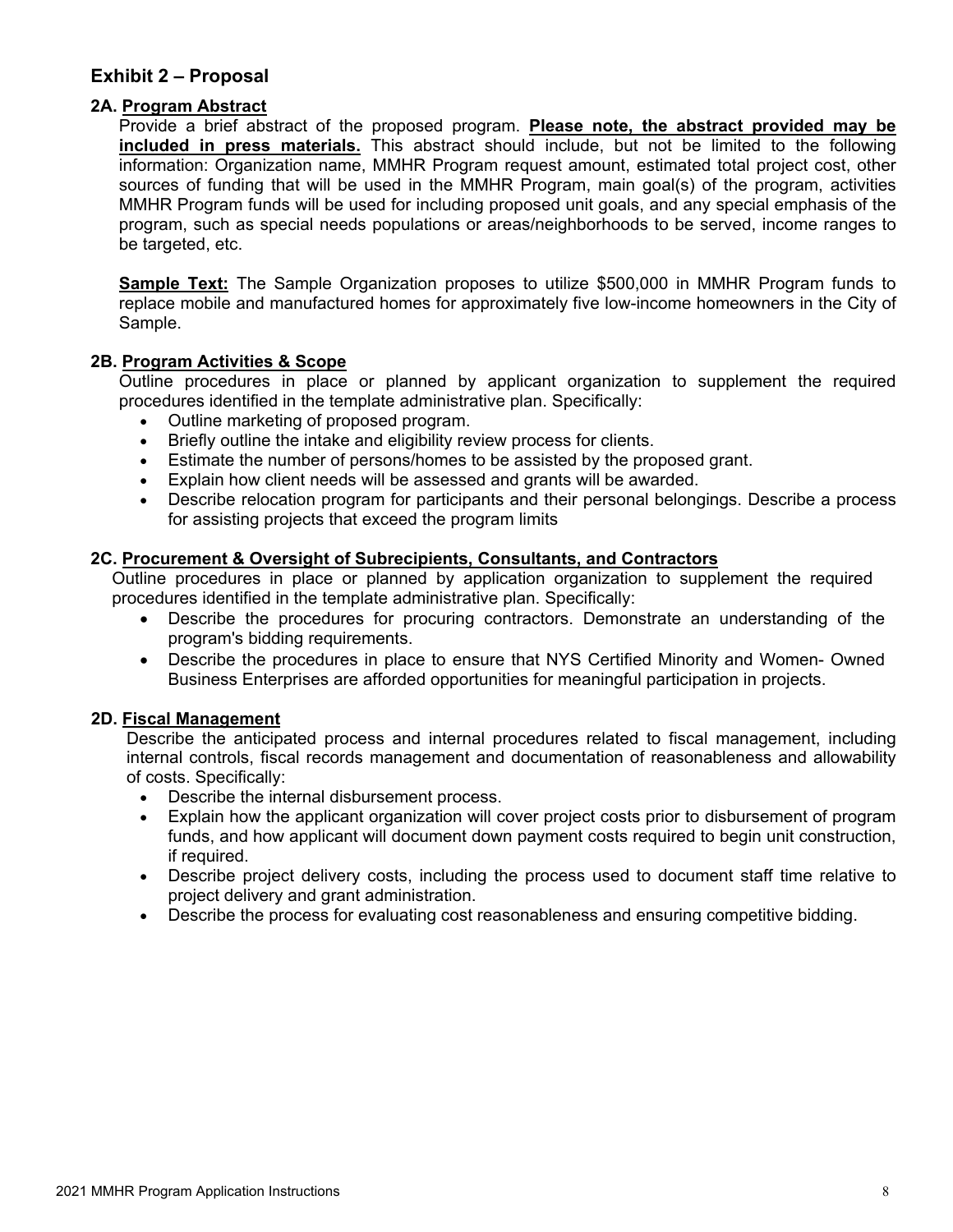### <span id="page-9-0"></span>**Exhibit 3 – Needs Statement Summary**

Applicants must demonstrate a need for the MMHR Program in the proposed service areas.

#### **3A. Individual Poverty**

Provide data to support the need such as:

- Total individuals below poverty;
- Percentage of individuals below poverty; and
- Identify the source of the data provided.

#### **3B. Housing Rehabilitation**

Provide data to support the need such as:

- Total number of housing units;
- Total housing units built before 1960:
- Percentage of housing units built before 1960; and
- Identify the source of the data provided.

#### **3C. Program Needs**

- Provide an analysis of the data provided in Exhibits 3A & 3B.
- Explain how the proposed service area was selected and how the applicant organization regularly serves this area.
- Explain how the applicant organization has identified the need for mobile and manufactured home replacements in the proposed service area.
- Explain the need for public investment, specifically MMHR Program funds, to support the proposed program. Describe how the proposed MMHR Program meets the needs identified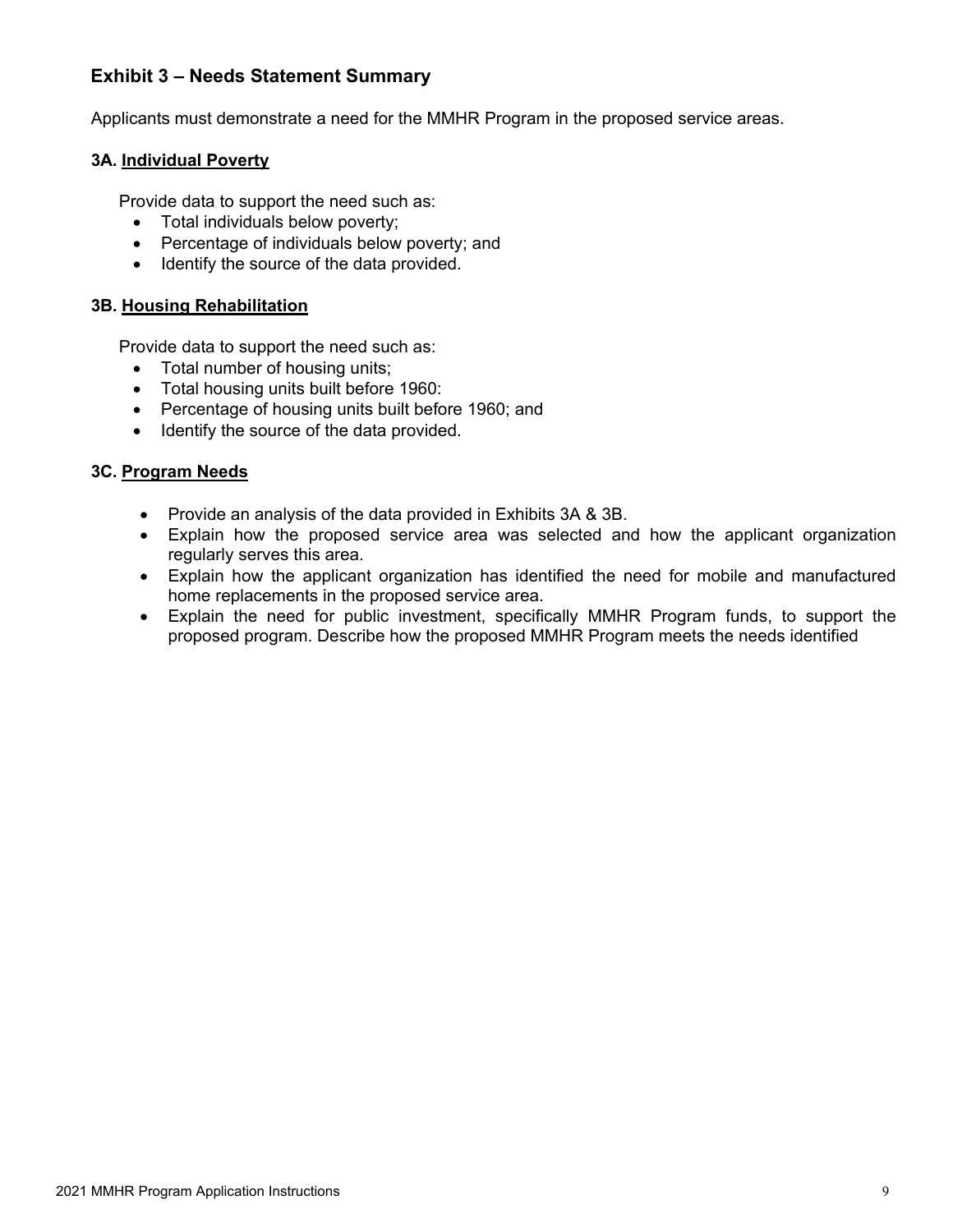### <span id="page-10-0"></span>**4A. Staffing Plan & Administrative Capacity**

- Outline procedures in place or planned by application organization to supplement the required procedures identified in the template administrative plan. Specifically:
- Identify staff assigned to work on the proposed program and each specific role, including but not limited to client intake, fiscal management, environmental review, work scope design, construction management, disbursements, and compliance monitoring.
- Describe specific staff experience or training relevant to the implementation of the program.
- Summarize relevant grant administration experience. Provide highlights to demonstrate administrative capacity and readiness to begin an MMHR Program.
- Identify measures taken to overcome administrative challenges or delays previously encountered in the administration of similar programs.

### **4B. Project Development and Monitoring**

Outline procedures in place or planned by application organization to supplement the required procedures identified in the template administrative plan. Specifically:

- Describe project selection, environmental review, and design review.
- Describe process of work scope development and cost estimation.
- Describe how replacement unit type (manufactured, stick build) is determined.
- Describe how ownership of land and unit will be established and documented.
- Discuss how outstanding loans and other claims on the unit to be replaced will be determined and managed.
- Describe plan for monitoring assisted properties and ensuring homeowner compliance with all requirements, including subordination policy and recapture procedures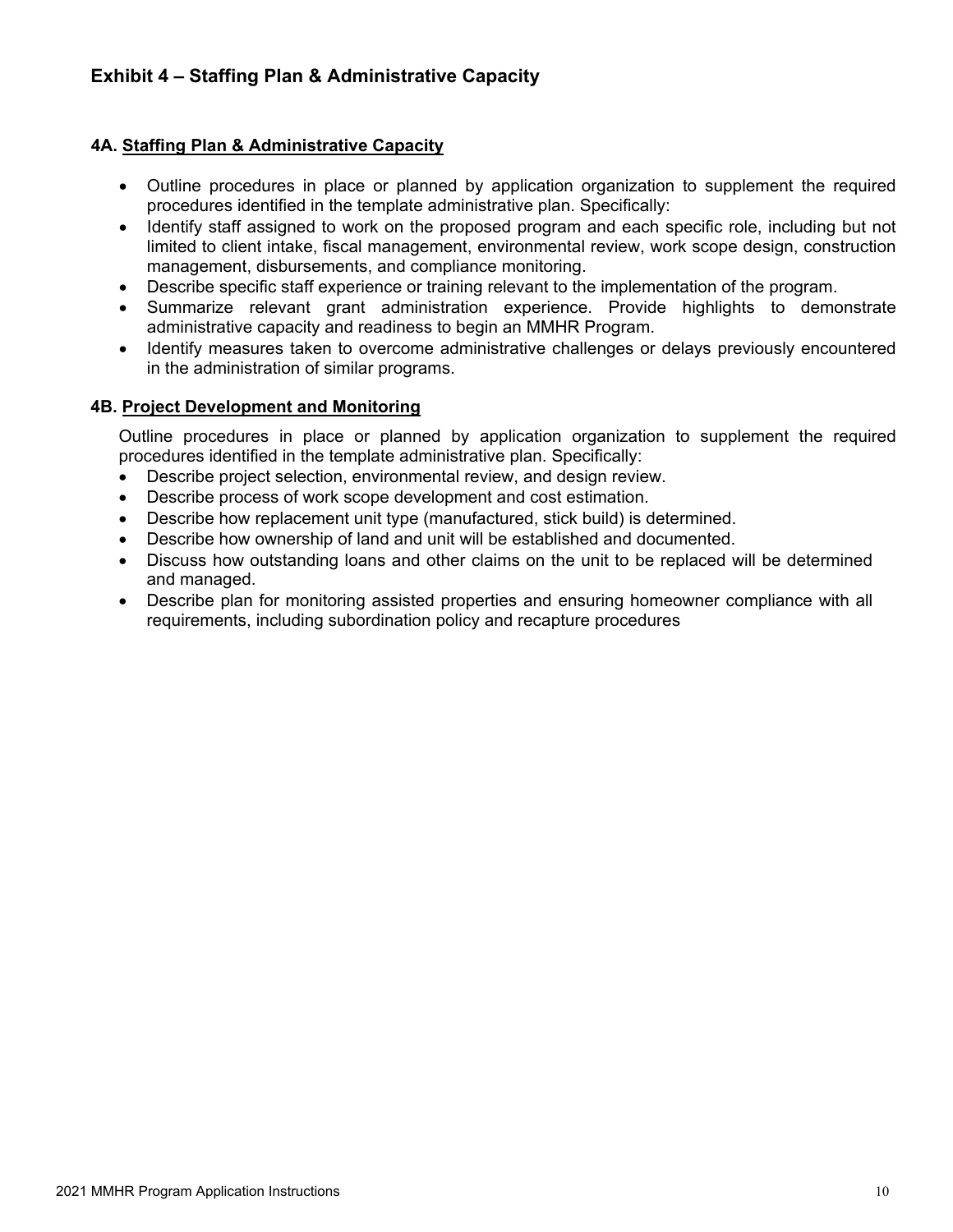### <span id="page-11-0"></span>**Exhibit 5 – Budget/Financing Plan**

### **5A. Sources of Funds**

On this screen, applicants must add each source of financing for the project. The total sources identified must equal the Total Program Uses identified in Section 5B of this Exhibit. An entry for "Mobile & Manufactured Home Replacement" Program funds must be added to complete the total project budget.

Source: Select the funding source name from the drop-down list. Funding sources are listed according to source type (DHCR/HTFC, Federal Government, Local Government, Non-DHCR State Government, and Private). If a specific funding source is not available, each source category has a generic source code that can be selected (for example, 'Federal Program – Other').

Specify Source: If any of the funding sources in the drop-down menu are followed by 'Specify' the applicant must enter the source name, program, lender, etc. in this space.

Funds Requested: Enter the amount of funds to be contributed by the source. *Please review the Request for Applications for program funding limits.*

Assistance Type: Select the assistance type from the drop-down menu: loan, grant or other.

Financing Term: Enter the term of the proposed financing, if applicable.

Financing Term Type: If a term of financing was identified, select the type of term (i.e., Months, Years, etc.) in the dropdown. If a financing term was not identified, select "Not Applicable".

Status: Select either 'committed' or 'pending approval' from the drop-down menu. Select committed only if the funds have been formally committed. If the funds are formally committed, please provide the date of the letter and the signatory and attach the commitment documentation as requested in Attachment 1.

Click the 'Submit' button for the first source, and then the page will be redisplayed as a grid. To add another funding source, click the 'Add' button at the bottom of the grid and repeat the steps outlined above.

### **5B. Program Costs**

- 1. Project Costs: Under the column labeled *MMHR Funds*, enter the total project costs to be funded by the MMHR Program. Under the column labeled *Other Funds*, enter the total project costs to be funded by sources other than the MMHR Program. Upon clicking the 'submit' button, CDOL will add the two columns together and display the total in the column labeled *Total Cost* and the cost per unit in the column labeled *Cost/Unit*.
- 2. Project Soft Costs: Under the column labeled *MMHR Funds*, enter the project soft costs to be funded by the MMHR Program. Under the column labeled *Other Funds*, enter the project soft costs to be funded by sources other than the MMHR Program. Upon clicking the 'submit' button, CDOL will add the two columns together and display the total in the column labeled *Total Cost* and the cost per unit in the column labeled *Cost/Unit*.
- 3. Administration: Under the column labeled *MMHR Funds*, enter the total administration costs to be funded by the MMHR Program. Under the column labeled *Other Funds*, enter the total administration costs to be funded by sources other than the MMHR Program. Upon clicking the 'submit' button, CDOL will add the two columns together and display the total in the column labeled *Total Cost* and the cost per unit in the column labeled *Cost/Unit*.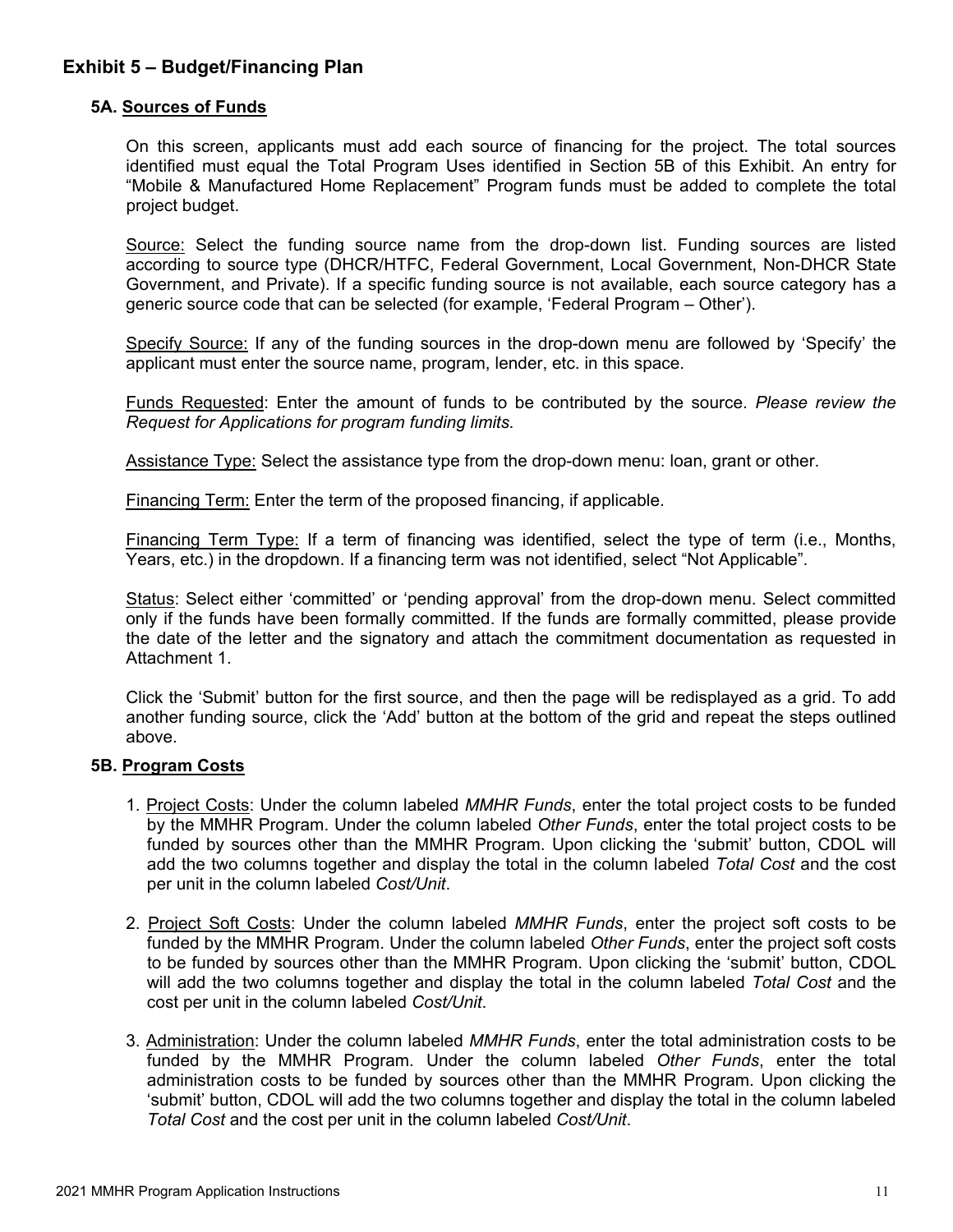4. Total: Upon clicking the 'submit' button, CDOL will calculate this line by adding together lines 1, 2 and 3 for each column.

### **5C. Budget Narrative**

Explain the project budget. Be specific and list each source in a consistent format. This explanation of your program budget must be consistent with the required Sources and Uses budget tables. Provide an overview of the program budget that clearly demonstrates an understanding of the MMHR Program and its eligible uses. Identify, in a consistent format, all leveraged funding sources. This explanation must be supported by the required "Sources" and "Uses" budget tables, Exhibits 5A & 5B.

- Identify the total project cost.
- Identify other relevant funding sources to be leveraged and the proposed use (ex: project costs, administrative costs).
- For each source identified, indicate whether the source is formally committed or pending approval.
- Explain how the proposed project will proceed if any pending sources of funds are not secured.
- If a funding source is identified as committed, evidence must be attached where requested in the application.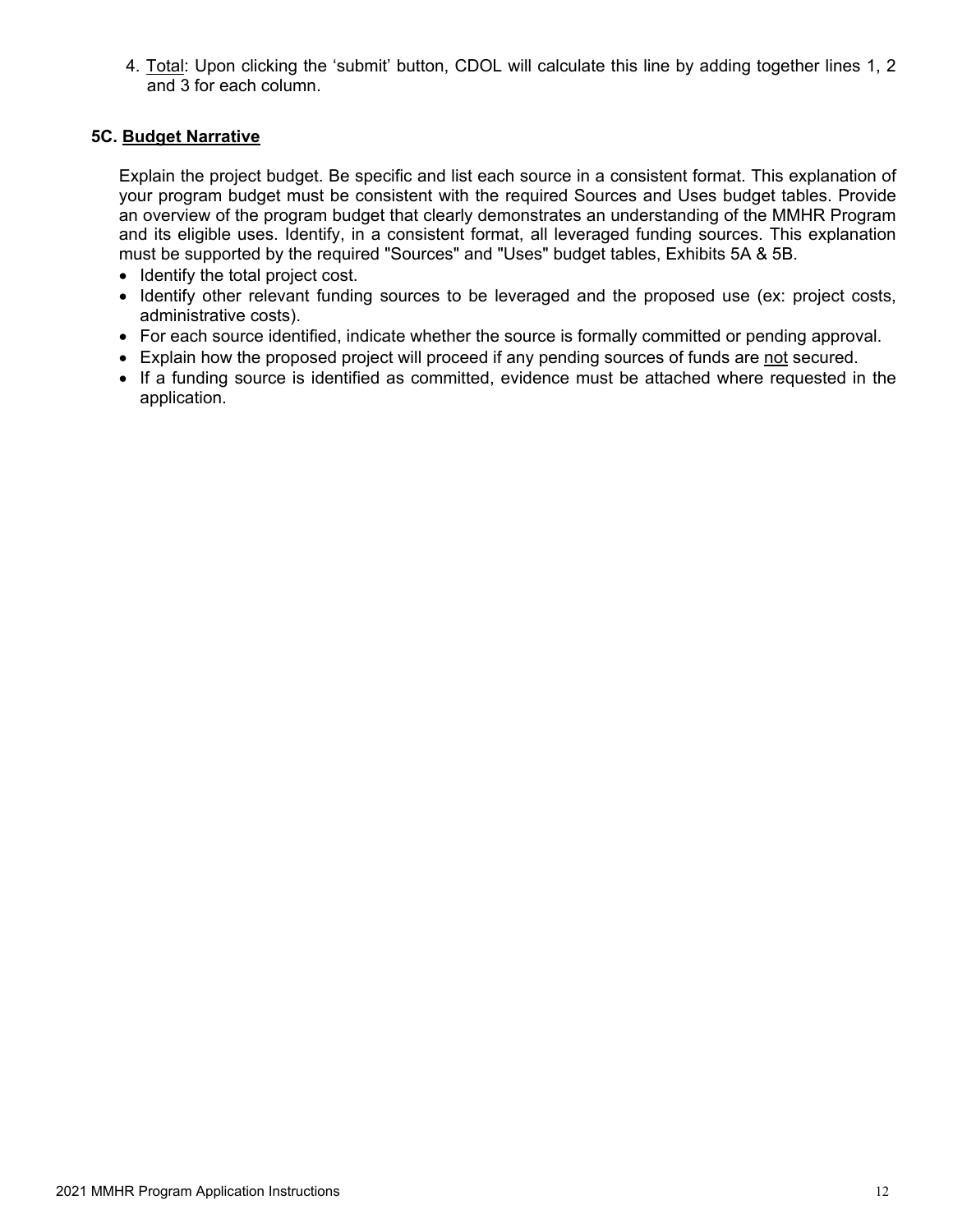### <span id="page-13-0"></span>**IV. Validating Application Exhibits**

An application must pass a series of validations before the application exhibits can be certified and submitted. To validate the application, return to the Menu using the navigation links in the top left corner of the screen. Click 'validate' to the right of the application name.

The Validate Application screen will be displayed. Click 'Validate' again to begin the validation process. The validation process is done in 3 steps:

- Step 1 checks to confirm that all required Exhibits have been entered.
- Step 2 checks to confirm that all required Exhibits are complete.
- Step 3 checks to confirm that the information entered is consistent across Exhibits.

If any incomplete Exhibits, fields or inconsistencies are found, the applicant will receive the message: "Validation failed, please make the necessary corrections." Below this message, an explanation(s) of the problems found during the validation process will be displayed. Return to the Exhibits identified and complete them and/or correct the inconsistencies found. Each problem listed will have a link that will return the user to the applicable Exhibit. If there are a number of errors, it is suggested that the applicant select the 'Print' button in the Banner. This will open a new window to display and reference the error messages. The applicant must continue the validation process until the message "Validation Successful" is displayed.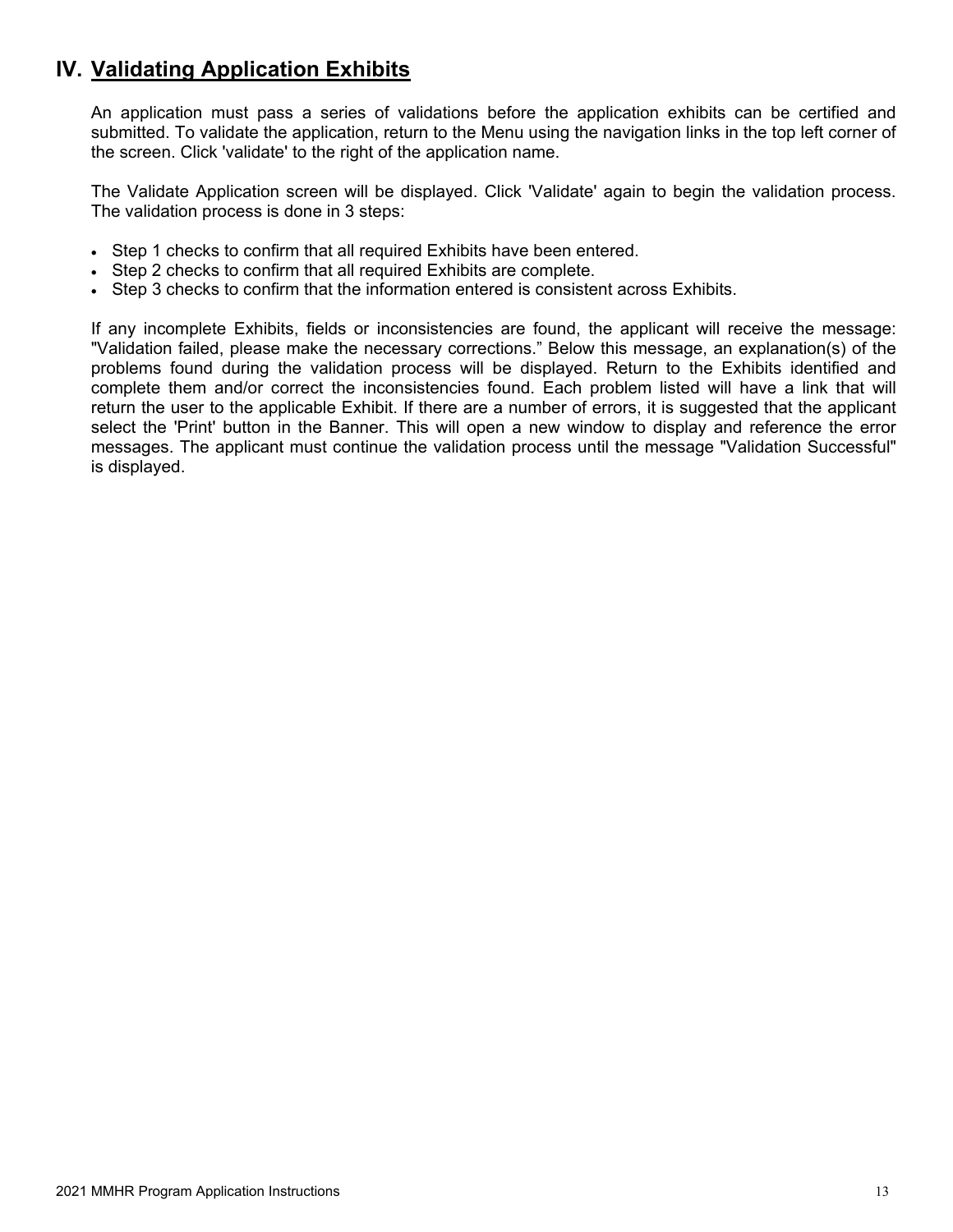### <span id="page-14-1"></span><span id="page-14-0"></span>**V. Applicant / Owner Certification**

### **A. Certifying Application Exhibits**

### **Please Note: Once the application is certified, the application it cannot be changed.**

After successful validation the 'Certify' link will be made available to users with the authorization to certify the application. If the person completing the application is not the person authorized on the Security Manager Designation Form to electronically certify the application, the person who is authorized must sign into CDOL to complete this step. The only way to get the 'Certify' link is to run a successful validation. If the validation is completed, but the application is not certified, the validation will have to be run again.

Applicants that select the choice 'Do Not Agree' to any of the statements in the certification must attach a detailed explanation under the Attachment labeled Application Certification Detail. Attachments may be uploaded at any time during the application process, including after certification is complete.

To electronically certify and submit the application exhibits, click the 'Certify' link on the Validation page. At the bottom of the Applicant/Owner Certification enter the password and title and click the 'Submit' button. If the certification and submission was successful, CDOL will display a message acknowledging successful submission of the Exhibits or Step 1 of the CDOL Application Process. This message will also provide the application's SHARS ID number, which will be used to identify the application. An e-mail message will also be sent confirming successful submission of the application exhibits. This will change the application status from "In Progress" to "Certified." **Additional steps are required to complete and submit the application.**



A new window will open showing the completed application. Please save a copy electronically and print a copy for the applicant's records.

Return to the main menu using the navigation links in the top left corner of the screen. Now that the application exhibits are certified and submitted, click on the 'Attachments' link next to the application on the main menu. The 'Attachments' link will transfer the user to the Upload Attachments process.

**Please Note:** An application will not be considered complete until all required attachments are uploaded, submitted and certified. **Any portion of the application exhibits or attachments that have not been submitted by the deadline specified will not be accepted.**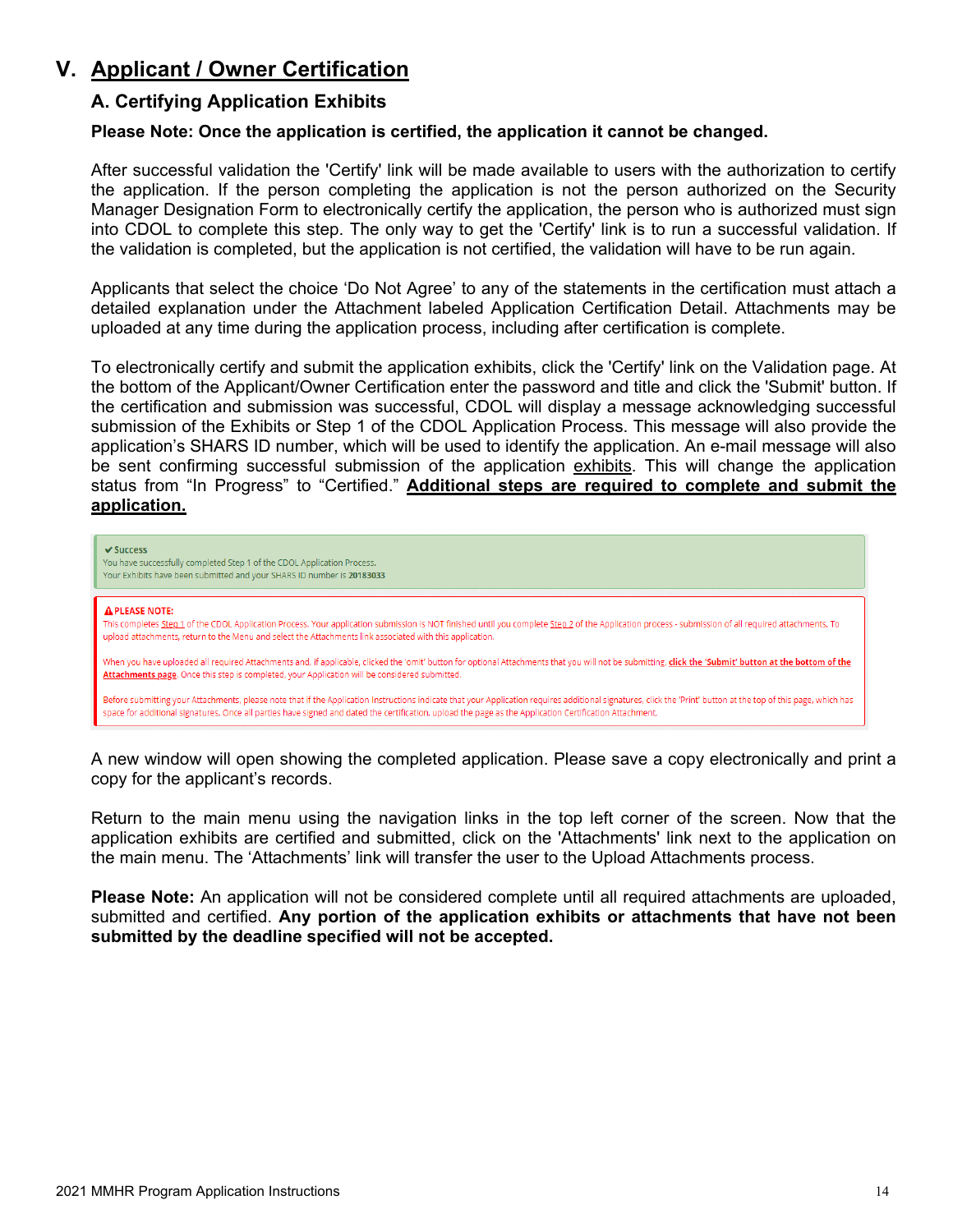### <span id="page-15-0"></span>**VI. Application Attachments**

- Attachment 1 Administrative Plan (Required)
- Attachment 2 Financial Commitment Letters (Optional)
- Attachment 3 Applicant Certification Detail Vendor Responsibility Questionnaire (VRQ) Required for all not-for-profit entities.

### <span id="page-15-2"></span><span id="page-15-1"></span>**A.Attachment Instructions**

### Attachment 1 – Administration Plan (Required)

MMHR Program Administrative Plan Questions is a form with several questions related to administrative procedures that must be answered by the applicant. The Administrative Plan Question form is available online with the program funding round materials.

#### <span id="page-15-3"></span>Attachment 2 – Funding Commitment Letters (Optional)

Supporting documentation must be provided for each source of funds identified as 'Committed' in Exhibit 5A. To complete application, applicant must select 'omit' if attachments will not be uploaded.

### <span id="page-15-4"></span>Attachment 3 – Applicant Certification Detail (Optional)

Supporting documentation with detailed explanation should be provided for any question marked "Do Not Agree" in the applicant certification. MANDATORY – all not-for-profit applicants should attach the Vendor Responsibility Questionnaire found here:

[https://hcr.ny.gov/system/files/documents/2021/07/210721\\_venrep\\_not-for](https://hcr.ny.gov/system/files/documents/2021/07/210721_venrep_not-for-profit_organzation_final__0.pdf)[profit\\_organzation\\_final\\_\\_0.pdf](https://hcr.ny.gov/system/files/documents/2021/07/210721_venrep_not-for-profit_organzation_final__0.pdf)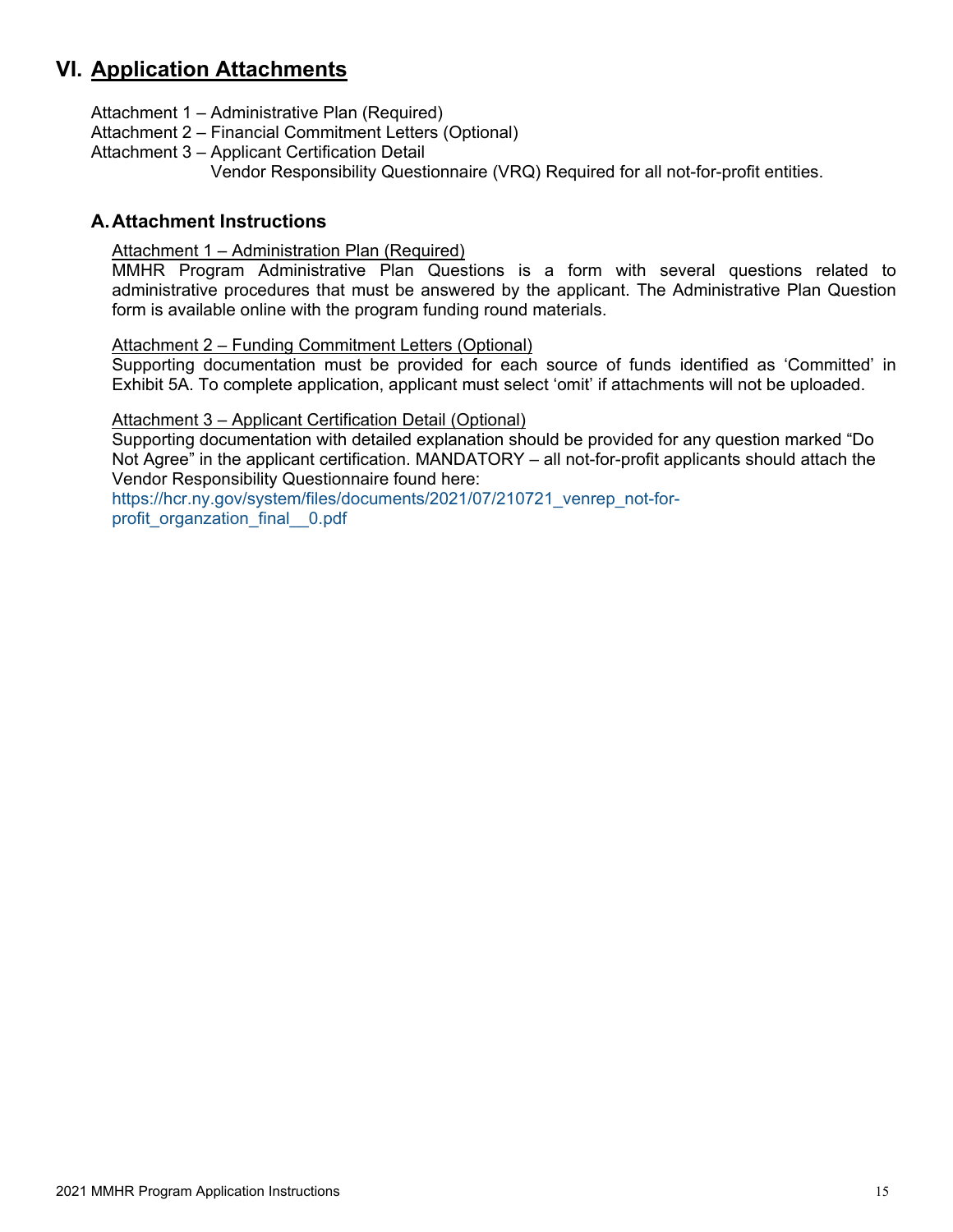### <span id="page-16-0"></span>**VII. Uploading & Certifying Attachments**

### <span id="page-16-1"></span>**A. Uploading Attachments**

Return to the Menu, and then click on the 'Attachments' link to the right of the application name. This link will access the Attachment Upload window.

The Attachment Upload page lists the applicable attachments for the application.

To the right of each listed attachment is an 'Add' link. Click the 'Add' to begin to attach files. Select the 'Browse' button to browse for the file to be uploaded. After locating and selecting the file, click the 'Upload' button to begin the upload. A progress bar will display the progress of the upload. Once complete, the applicant will be redirected to the main Attachment Upload screen. The uploaded file name will be displayed under the attachment.

To the right of each uploaded file will be two links: 'View' and 'Delete'. 'View' allows the applicant to view and optionally print the file to verify that the correct document is attached. 'Remove' allows the applicant to delete the file prior to submission.

Attachments that are not required will have an 'Omit' link. **Applicants must click the 'Omit' link if an optional attachment will not be included.**

An applicant may upload multiple files for each attachment. Please limit the uploaded files to those documents specifically requested in the Attachment Instructions. Whenever possible, combine multiple files into one. All required attachments must be uploaded before the group can be submitted.

### <span id="page-16-2"></span>**B. Submitting and Certifying Application Attachments**

When all required application attachments have been uploaded, the organization's authorized signatory must log-in and click 'Submit' on the Attachment Upload page. CDOL will display an 'Attachment Receipt' and then an 'Attachment Certification' which must both be clicked to complete the submission. Once complete, a message will appear at the top of the screen indicating that the application attachments have been successfully submitted, and the application process is complete. Once the attachments have been submitted, the MMHR Program Application is complete and may not be changed.

Return to the main menu using the navigation menu in the top left corner of the screen. Now that the application exhibits and attachments are complete, submitted and certified, the Application Status next to the application name should indicate Completed.

**MMHR Program Application exhibits and attachments must be submitted via the CDOL system by 4:00 PM, EST, Friday, October 22, 2021. Applications and supplemental materials will not be accepted after the stated deadline.**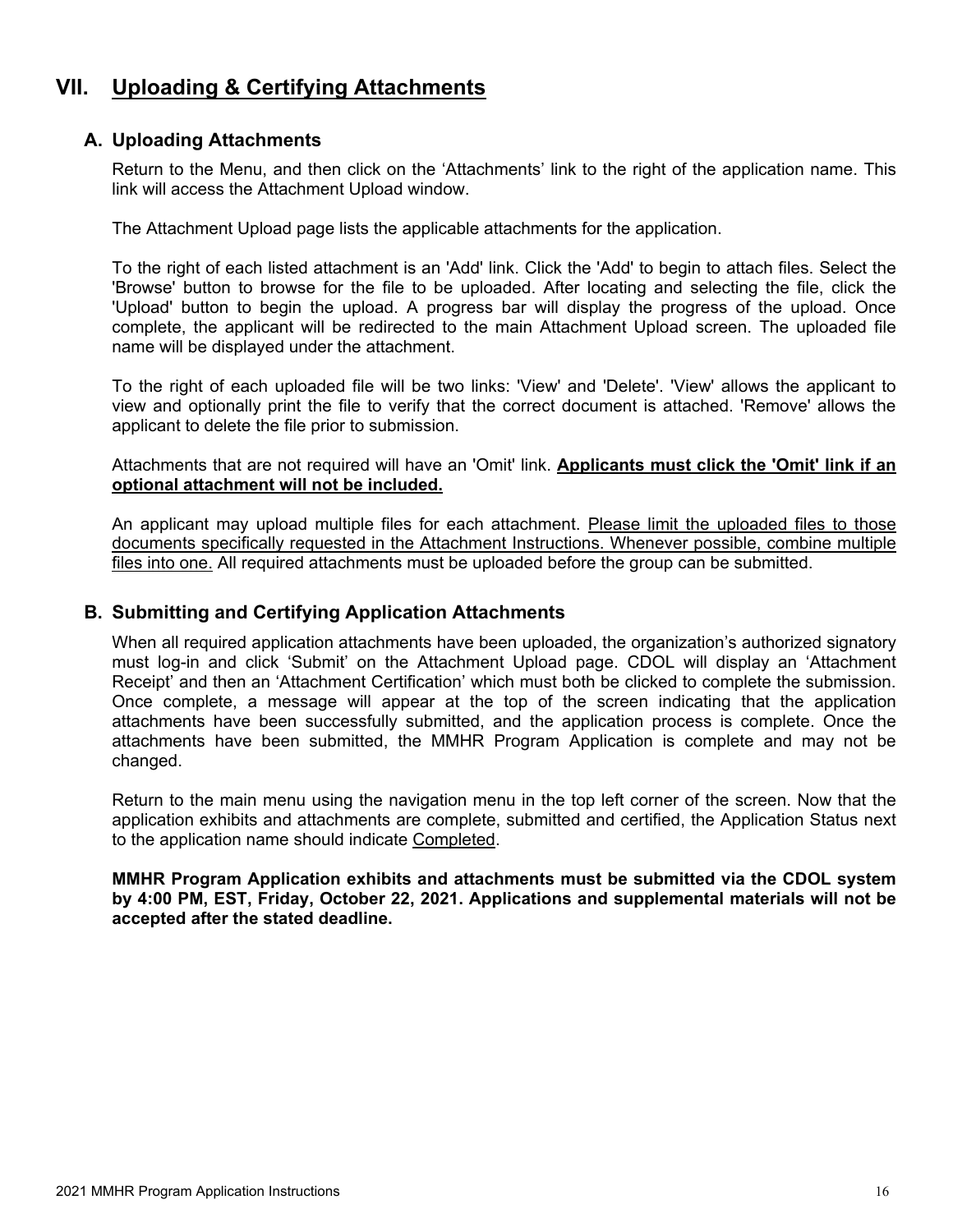### <span id="page-17-0"></span>**VIII. Application Exhibit Screenshots**

### <span id="page-17-1"></span>**MMHR Program – CDOL Table of Contents & Exhibit List**

| <b>Exhibit 1 - Application Summary</b>                                  | view      |
|-------------------------------------------------------------------------|-----------|
| 1A. Funds Requested                                                     | view edit |
| 1B. Applicant Information                                               | view edit |
| 1C. Program Detail Information                                          | $---$     |
| 1. Counties/Municipalities                                              | view edit |
| 2. Regional Council                                                     | view edit |
| 3. Latitude & Longitude                                                 | view edit |
| 1D. Political Districts                                                 | view edit |
| 1E. Income Populations                                                  | view edit |
| 1F. Target Populations                                                  | view edit |
| Exhibit 2 - Proposal                                                    | view      |
| 2A. Program Abstract                                                    | view edit |
| 2B. Program Activities and Scope                                        | view edit |
| 2C. Procurement & Oversight of Subrecipients, Consultants & Contractors | view edit |
| 2D. Fiscal Management                                                   | view edit |
| Exhibit 3 - Needs Statement Summary                                     | view      |
| 3A. Individual Poverty                                                  | view edit |
| 3B. Housing Rehabilitation                                              | view edit |
| 3C. Program Needs                                                       | view edit |
| Exhibit 4 - Staffing Plan & Administrative Capacity                     | view      |
| 4A. Staffing Plan & Administrative Capacity                             | view edit |
| 4B. Project Development & Monitoring                                    | view edit |
| Exhibit 5 - Budget/Financing Plan                                       | view      |
| 5A. Sources of Funds                                                    | view edit |
| 5B. Program Costs                                                       | view edit |
| 5C. Budget Narrative                                                    | view edit |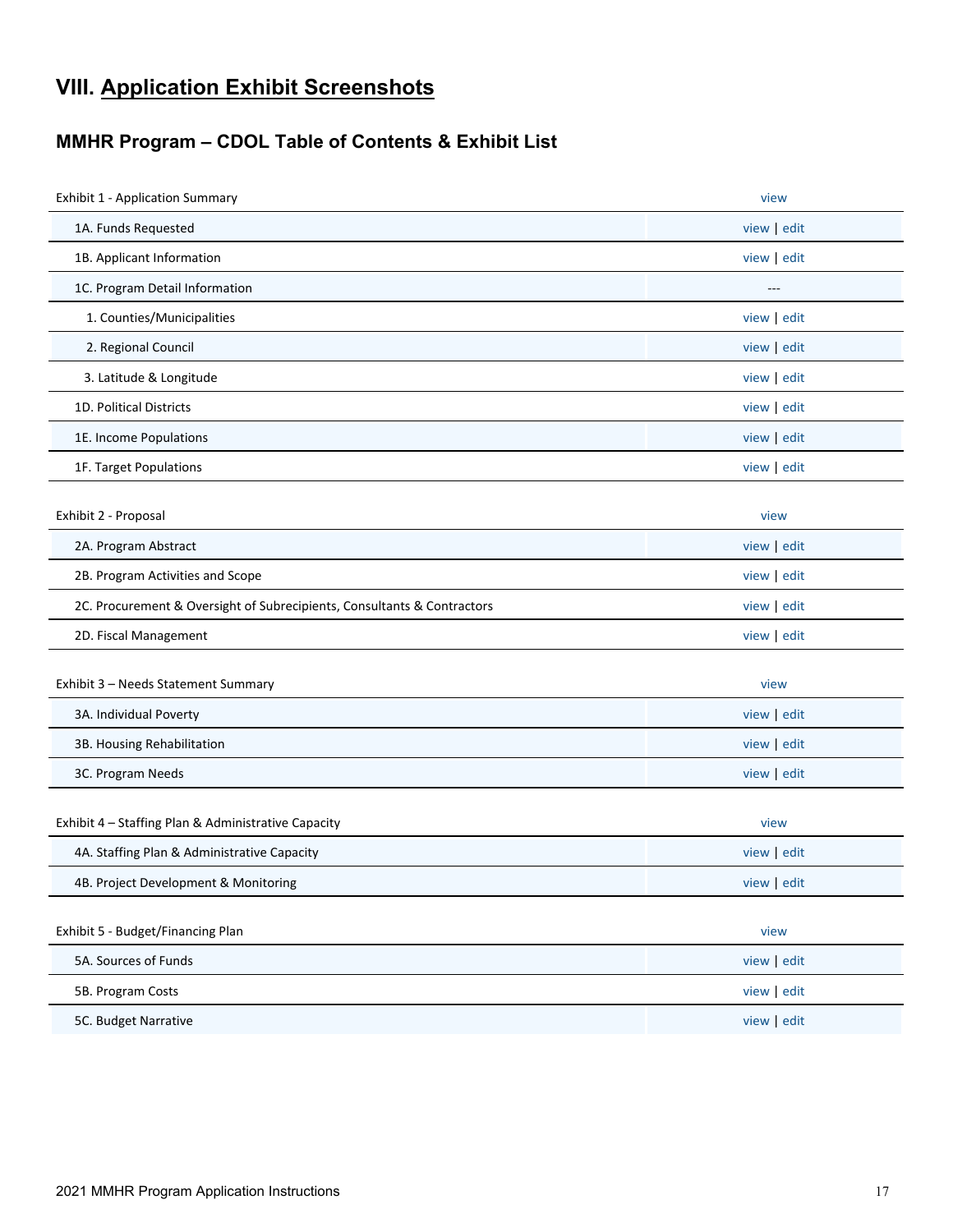### <span id="page-18-0"></span>**Exhibit 1 – Application Summary**

### **1A. Funds Requested**

| 1.  | <b>Local Program Name:</b>         |                                                                                                                                                  |
|-----|------------------------------------|--------------------------------------------------------------------------------------------------------------------------------------------------|
|     |                                    | Please enter a brief, descriptive name. If awarded, the Local Program Name entered here will be used to label contract materials and to describe |
|     |                                    | the program throughout the contract term. e.g., City of Sample Manufactured Home Replacement Program                                             |
|     |                                    |                                                                                                                                                  |
| 2.  | Total MMHR funds requested: *\$    |                                                                                                                                                  |
|     |                                    |                                                                                                                                                  |
|     |                                    |                                                                                                                                                  |
|     | 1B. Applicant Information          |                                                                                                                                                  |
|     |                                    |                                                                                                                                                  |
| 1.  | <b>Applicant Name:</b>             |                                                                                                                                                  |
| 2.  | Federal EIN:                       |                                                                                                                                                  |
| За. | DOS Charities Registration Number: |                                                                                                                                                  |
| 3b. |                                    | Not-for-Profit Incorporation Date: 00/00/200                                                                                                     |
| 4.  | Fiscal Year End Date: 00/00        |                                                                                                                                                  |
| 5а. | <b>Applicant Types:</b>            |                                                                                                                                                  |
|     |                                    |                                                                                                                                                  |
| 5b. |                                    | Have all required periodic or annual written reports been filed with the Attorney General's office in a timely manner? *                         |
|     |                                    |                                                                                                                                                  |
|     |                                    |                                                                                                                                                  |
| 5c. | <b>DUNS Number:</b>                |                                                                                                                                                  |
| 6.  | <b>Official Mailing Address:</b>   |                                                                                                                                                  |
|     |                                    |                                                                                                                                                  |
|     |                                    | Select the mailing address for Contract or Award Materials                                                                                       |
|     | $\circ$                            |                                                                                                                                                  |
|     | SAMPLE ADDRESS                     |                                                                                                                                                  |
|     | О                                  |                                                                                                                                                  |
|     | SAMPLE ADDRESS 2                   |                                                                                                                                                  |
| 7.  | Applicant Phone and Internet Data  |                                                                                                                                                  |
|     | Phone Number:                      |                                                                                                                                                  |
|     | Phone Extension:                   |                                                                                                                                                  |
|     | Fax:                               |                                                                                                                                                  |
|     | Email Address:                     |                                                                                                                                                  |
|     | URL:                               |                                                                                                                                                  |
| 8.  |                                    | Primary Contact Person for Correspondence Related to this Application:                                                                           |
|     |                                    |                                                                                                                                                  |
|     | First Name: *                      |                                                                                                                                                  |
|     |                                    |                                                                                                                                                  |
|     | Last Name: *                       |                                                                                                                                                  |
|     |                                    |                                                                                                                                                  |
|     | Salutation:                        | ٠                                                                                                                                                |
|     |                                    |                                                                                                                                                  |
|     | Title:                             |                                                                                                                                                  |
|     |                                    |                                                                                                                                                  |
|     | Phone Number: *                    | Example: 212-555-1212                                                                                                                            |
|     |                                    |                                                                                                                                                  |
|     | Phone Extension:                   |                                                                                                                                                  |
|     |                                    |                                                                                                                                                  |
|     | Fax Number:                        | Example: 212-555-1212                                                                                                                            |
|     |                                    |                                                                                                                                                  |
|     | Email Address: *                   |                                                                                                                                                  |
|     |                                    |                                                                                                                                                  |
|     |                                    | Is this person authorized to execute an agreement                                                                                                |
|     |                                    |                                                                                                                                                  |
|     |                                    | with the HTFC should the proposal be funded? *                                                                                                   |
| 9.  |                                    | Contact Authorized to Execute a Contract with HTFC:                                                                                              |
|     |                                    | Please note: for City, County, Town or Village applicants only the Chief Elected Official is authorized to execute a contract with HTFC.         |
|     |                                    |                                                                                                                                                  |
|     |                                    |                                                                                                                                                  |
|     |                                    |                                                                                                                                                  |
|     | First Name: *                      |                                                                                                                                                  |
|     | Last Name: *                       |                                                                                                                                                  |
|     |                                    |                                                                                                                                                  |
|     | Salutation:                        |                                                                                                                                                  |

Salutation: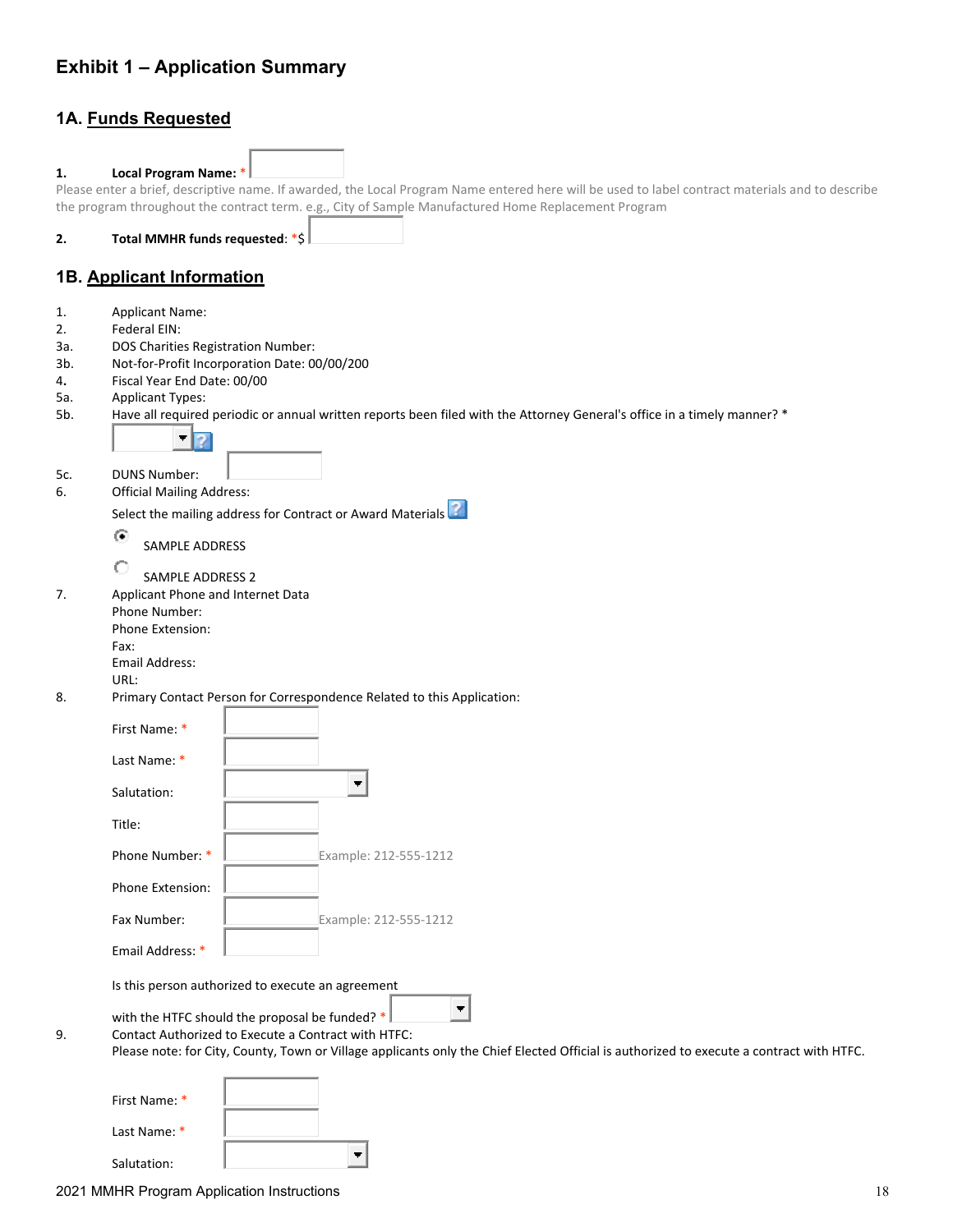| Title:           |                       |
|------------------|-----------------------|
| Phone Number: *  | Example: 212-555-1212 |
| Phone Extension: |                       |
| Fax Number:      | Example: 212-555-1212 |
| Email Address:   |                       |

### **1C-1. Counties/Municipalities**

| Project County: *<br>Will the project be county wide? *<br>Municipality: *                     | т.<br>$\overline{\phantom{a}}$ | т.            |
|------------------------------------------------------------------------------------------------|--------------------------------|---------------|
| 1C-2. Regional Council<br>1. Regional Council(s): *<br>Select all that apply<br>Capital Region |                                | Mohawk Valley |

|    | Capital Region   | Mohawk Valley    |
|----|------------------|------------------|
| L. | Central New York | New York City    |
| L. | Finger Lakes     | North Country    |
| L  | Long Island      | Southern Tier    |
|    | Mid-Hudson       | Western New York |

### **1C-2. Latitude & Longitude**

Click [HERE](http://itouchmap.com/latlong.html) [\(http://itouchmap.com/latlong.html\)](http://itouchmap.com/latlong.html) to determine Latitude and Longitude. The latitude must be between 40.000000 and 49.999999. The longitude must be between -70.000000 and -79.999999. For Programs that span multiple locations, please enter the latitude/longitude of the applicant organization's organizations home or central office in New York State or a central point for multi-county projects.

| Project Latitude:  |  |
|--------------------|--|
| Project Longitude: |  |

### **1D. Political Districts**

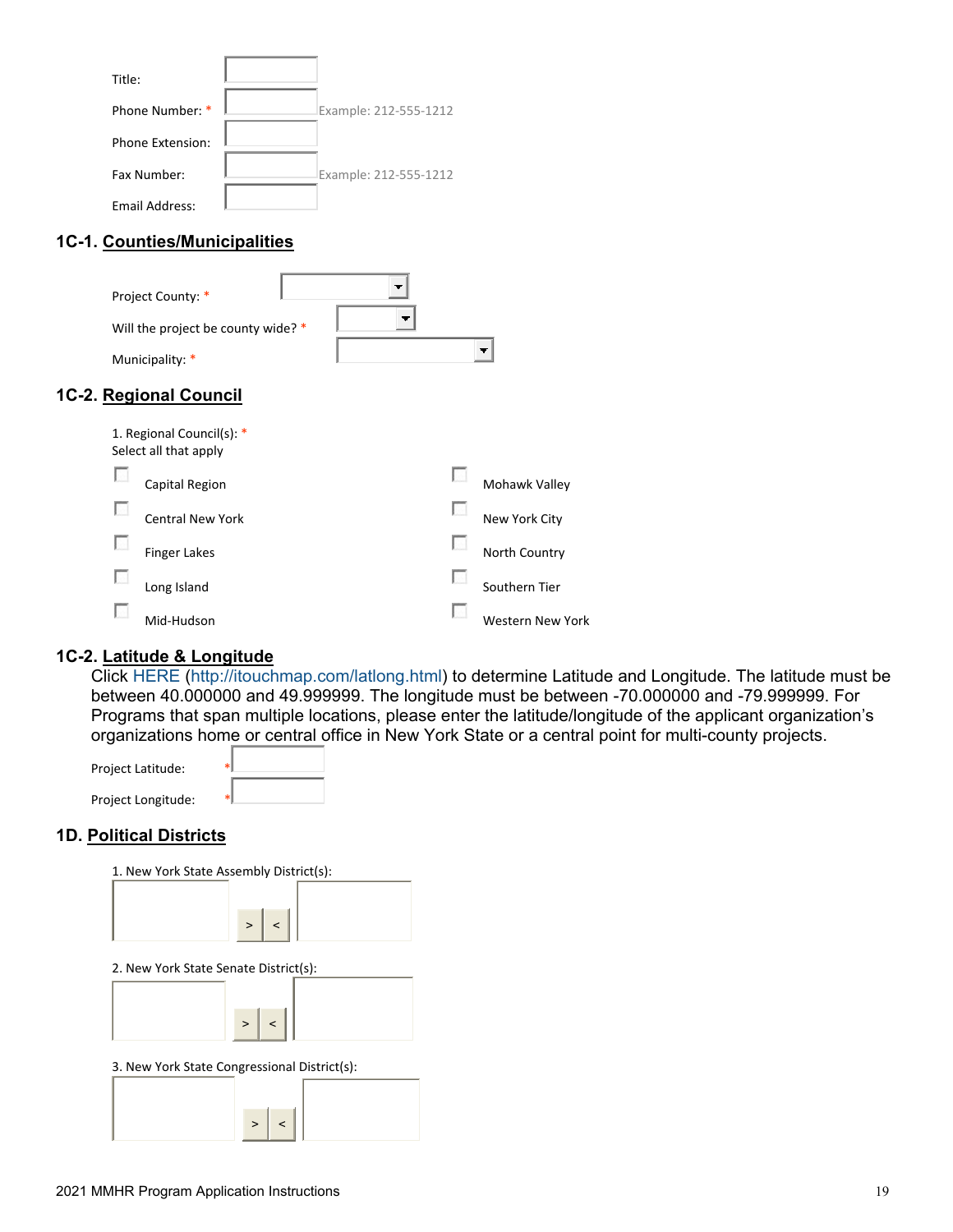### **1E. Income Targets**

| <b>Target Group</b>                                                  |   | <b>Units</b> |
|----------------------------------------------------------------------|---|--------------|
| Public Assistance <= 30% of Median Income                            |   |              |
| 31% through 40% of Median Income                                     |   |              |
| 41% through 50% of Median Income                                     |   |              |
| 51% through 60% of Median Income                                     |   |              |
| 61% through 70% of Median Income                                     |   |              |
| 71% through 80% of Median Income                                     |   |              |
| Total:                                                               | 0 |              |
| Total Residential Units to be assisted by Mobile & Manufactured Home | 0 |              |

**1F. Target Populations**

Replacement:

# **1. Special Population Households Units** No Target Population (or Unknown) Families who are Homeless Persons and Families who are in Long Term Recovery from Alcohol Abuse Persons and Families who are in Long Term Recovery from Substance Abuse Persons who are Frail Elderly Persons who are Homeless Persons with Intellectual/Developmental Disabilities Persons who are Victims of Domestic Violence Persons with AIDS/HIV Related Illness Persons with Physical Disability/Traumatic Brain Injury Persons with Psychiatric Disabilities ٦ Veterans who are Homeless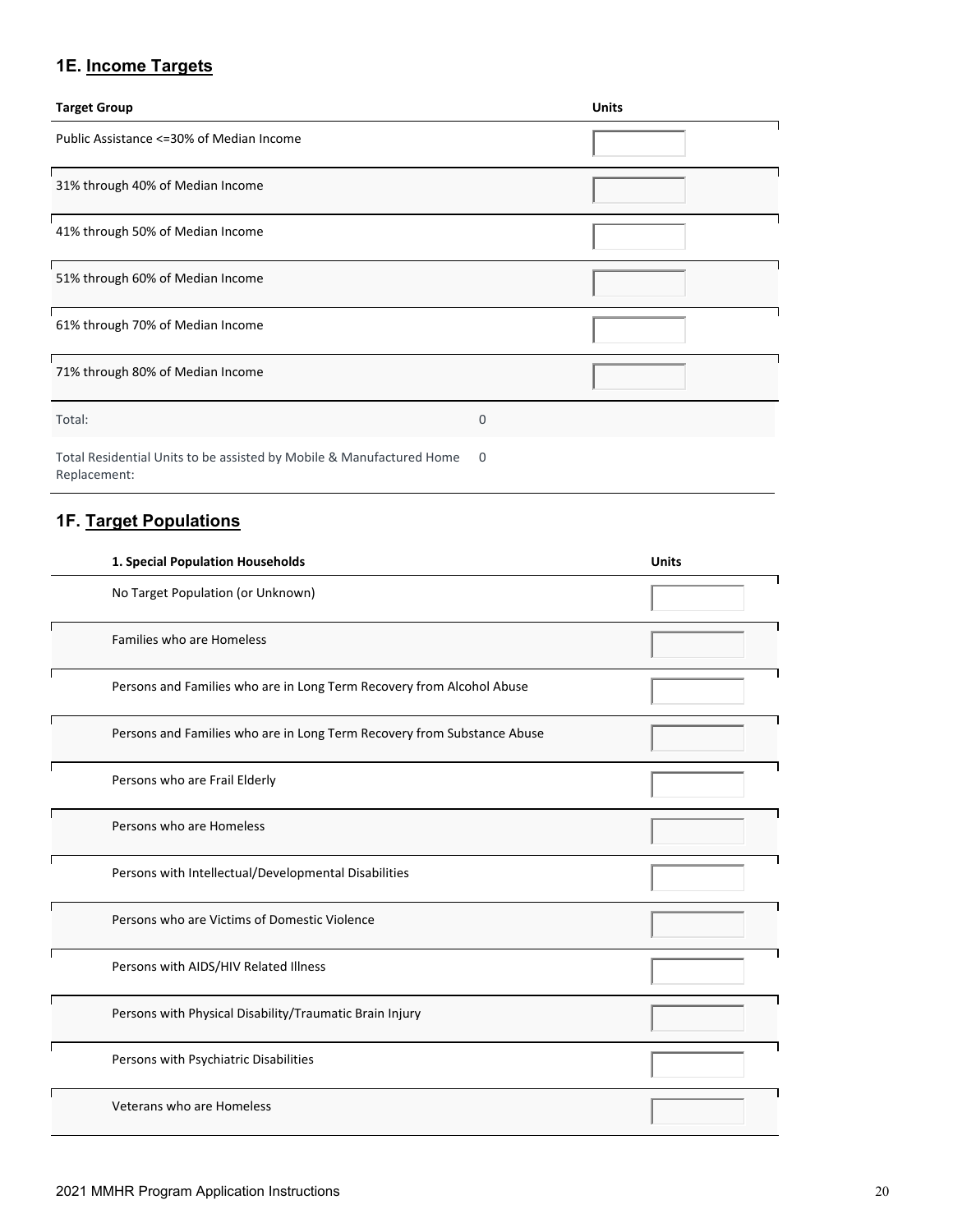|        | Veterans in Long Term Recovery from Alcohol Abuse                           |   |  |
|--------|-----------------------------------------------------------------------------|---|--|
|        | Veterans in Long Term Recovery from Substance Abuse                         |   |  |
|        | Veterans with Intellectual/Developmental Disabilities                       |   |  |
|        | Veterans who are Victims of Domestic Violence                               |   |  |
|        | Veterans with AIDS/HIV Related Illness                                      |   |  |
|        | Veterans with Physical Disabilities/Traumatic Brain Injury                  |   |  |
|        | Veterans with Psychiatric Disabilities                                      |   |  |
|        | Veterans who are Frail Elderly                                              |   |  |
| Total: |                                                                             | 0 |  |
|        | Total Residential Units to be assisted by Manufactured Home<br>Replacement: | 0 |  |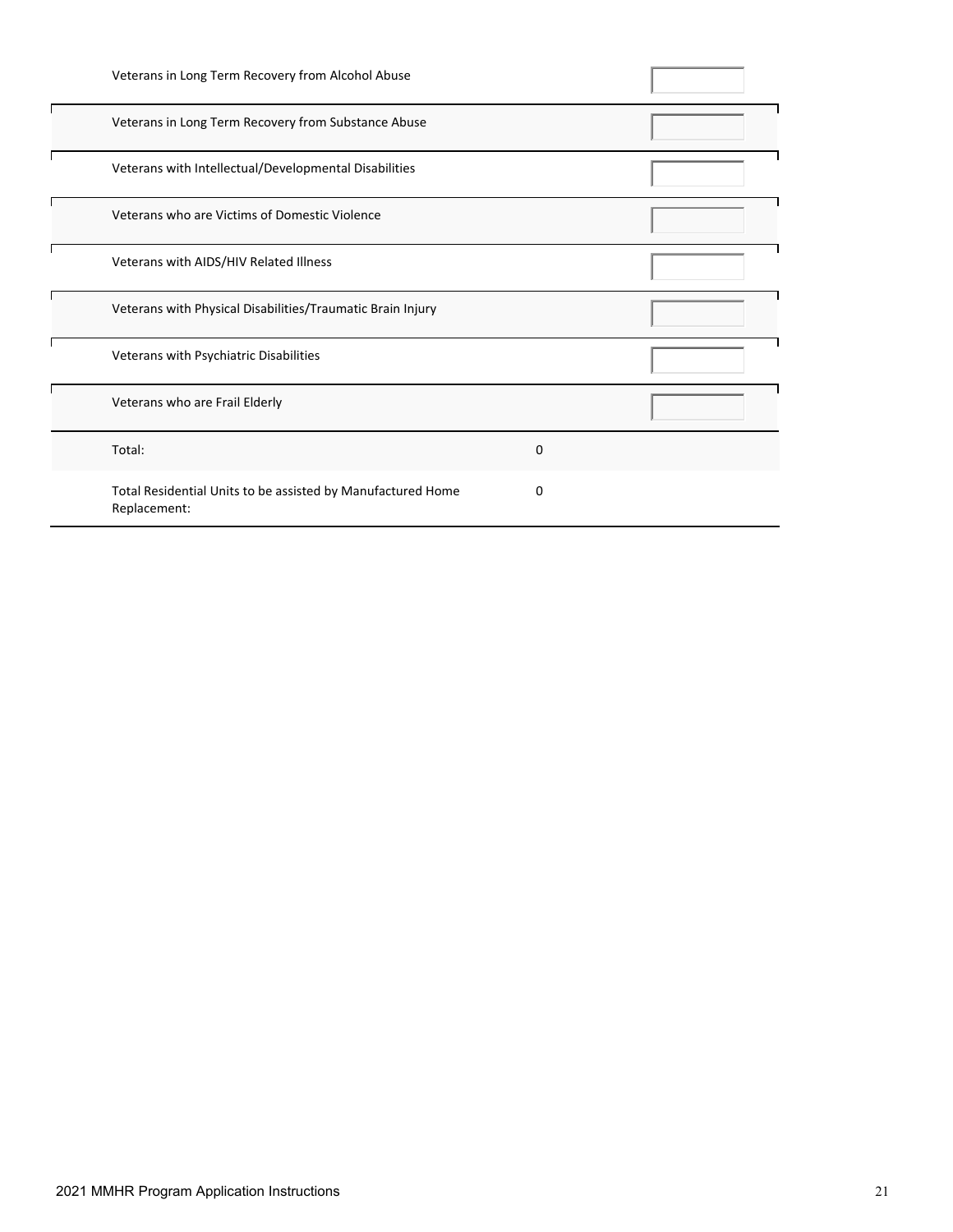### <span id="page-22-0"></span>**Exhibit 2 – Proposal**

### **2A. Program Abstract**

Provide a brief abstract of the proposed program. **Please note, the abstract provided may be included in press materials.** This abstract should include, but not be limited to the following information: Organization name, MMHR Program request amount, estimated total project cost, other sources of funding that will be used in the MMHR Program, main goal(s) of the program, activities MMHR Program funds will be used for including proposed unit goals, and any special emphasis of the program, such as special needs populations or areas/neighborhoods to be served, income ranges to be targeted, etc.

**Sample Text:** The Sample Organization proposes to utilize \$500,000 in MMHR Program funds to replace mobile and manufactured homes for approximately five low-income homeowners in the City of Sample.

### **2B. Program Activities and Scope**

Outline procedures in place or planned by applicant organization to supplement the required procedures identified in the template administrative plan. Specifically:

Provide an overview of the proposed program. At a minimum:

- Outline marketing of proposed program.
- Briefly outline the intake and eligibility review process for clients.
- Estimate the number of persons/homes to be assisted by the proposed grant.
- Explain how client needs will be assessed and grants will be awarded.
- Describe relocation program for participants and their personal belongings.
- Describe a process for assisting projects that exceed the program limits.

#### **2C. Procurement & Oversight of Subrecipients, Consultants & Contractors**

Outline procedures in place or planned by application organization to supplement the required procedures identified in the template administrative plan. Specifically:

- Describe the procedures for procuring contractors. Demonstrate an understanding of the program's bidding requirements.
- Describe the procedures in place to ensure that NYS Certified Minority and Women- Owned Business Enterprises are afforded opportunities for meaningful participation in projects.

### **2D. Fiscal Management**

Outline procedures in place or planned by applicant organization to supplement the required procedures identified in the template administrative plan. Describe the anticipated process and internal procedures related to fiscal management, including internal controls, fiscal records management, and documentation of cost reasonableness. Specifically:

- Describe the internal disbursement process.
- Explain how the applicant organization will cover project costs prior to disbursement of program funds, and how applicant will document down payment costs required to begin unit construction, if required.
- Describe project delivery costs, including the process used to document staff time relative to project delivery and grant administration.
- Describe the process for evaluating cost reasonableness and ensuring competitive bidding.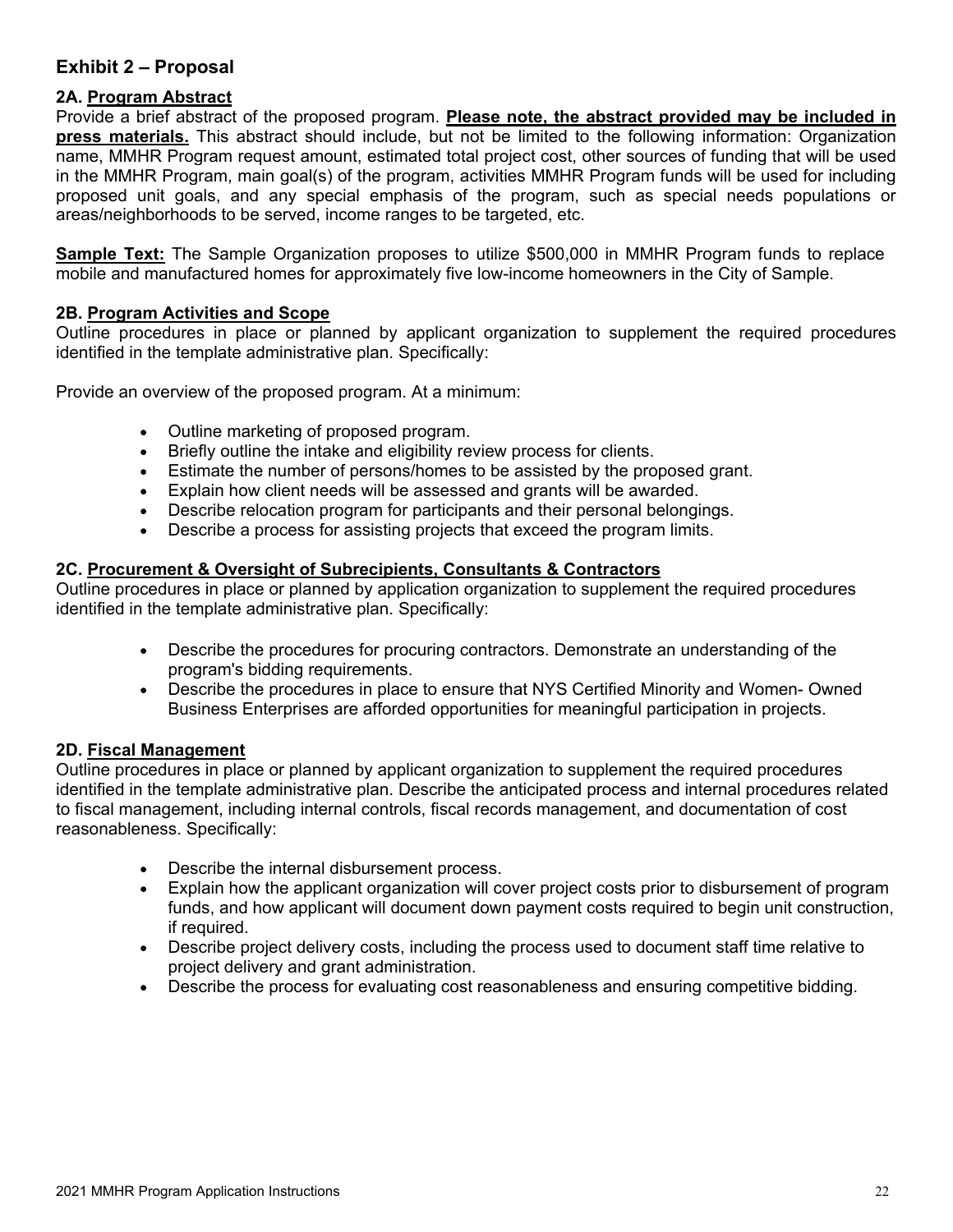### <span id="page-23-0"></span>**Exhibit 3 – Needs Statement Summary 3A. Individual Poverty**

### 1. Total Individuals Below Poverty: \* 2. Percentage of Individuals Below Poverty:  $*$ ÷ 3. Source of Data: \* Other Source of Data (specify): **3B. Housing Rehabilitation** 1. Total Number of Housing Units: \* 2. Total Housing Units Built Before 1960: \* 3. Percentage of Housing Units Built Before 1960:0[%](https://apptest.hcr.ny.gov/CDOnline/LPA/MMHR/Exhibit3B.aspx)  $\blacksquare$ 4. Source of Data: \*

| Other Source of Data (specify): |  |
|---------------------------------|--|

### **3C. Program Needs**

- Provide an analysis of the data provided in Exhibits 3A & 3B.
- Explain how the proposed service area was selected and how the applicant organization regularly serves this area.
- Explain how the applicant organization has identified the need for mobile and manufactured home replacements in the proposed service area.
- Explain the need for public investment, specifically MMHR Program funds, to support the proposed program. Describe how the proposed MMHR Program meets the needs identified.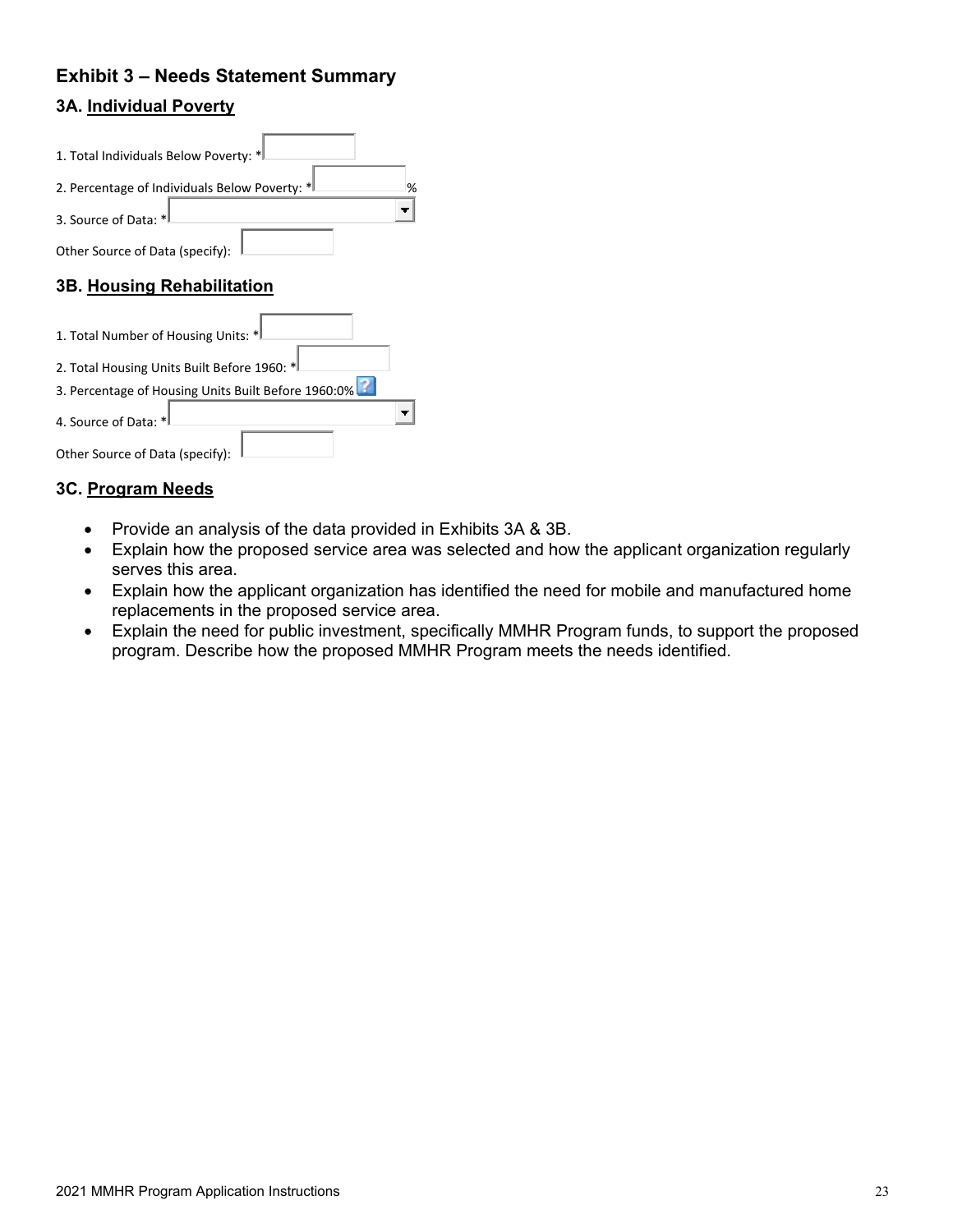### <span id="page-24-0"></span>**Exhibit 4 – Staffing Plan & Administrative Capacity**

### **4A. Staffing Plan & Administrative Capacity**

Outline procedures in place or planned by application organization to supplement the required procedures identified in the template administrative plan. Specifically:

- Identify staff assigned to work on the proposed program and each specific role, including but not limited to client intake, fiscal management, environmental review, work scope design, construction management, disbursements, and compliance monitoring.
- Describe specific staff experience or training relevant to the implementation of the program.
- Summarize relevant grant administration experience. Provide highlights to demonstrate administrative capacity and readiness to begin an MMHR Program.
- Identify measures taken to overcome administrative challenges or delays previously encountered in the administration of similar programs.

### **4B. Project Development and Monitoring**

Outline procedures in place or planned by application organization to supplement the required procedures identified in the template administrative plan. Specifically:

- Describe project selection, environmental review, and design review.
- Describe process of work scope development and cost estimation.
- Describe how replacement unit type (manufactured, stick build) is determined.
- Describe how ownership of land and unit will be established and documented.
- Discuss how outstanding loans and other claims on the unit to be replaced will be determined and managed.
- Describe plan for monitoring assisted properties and ensuring homeowner compliance with all requirements, including subordination policy and recapture procedures.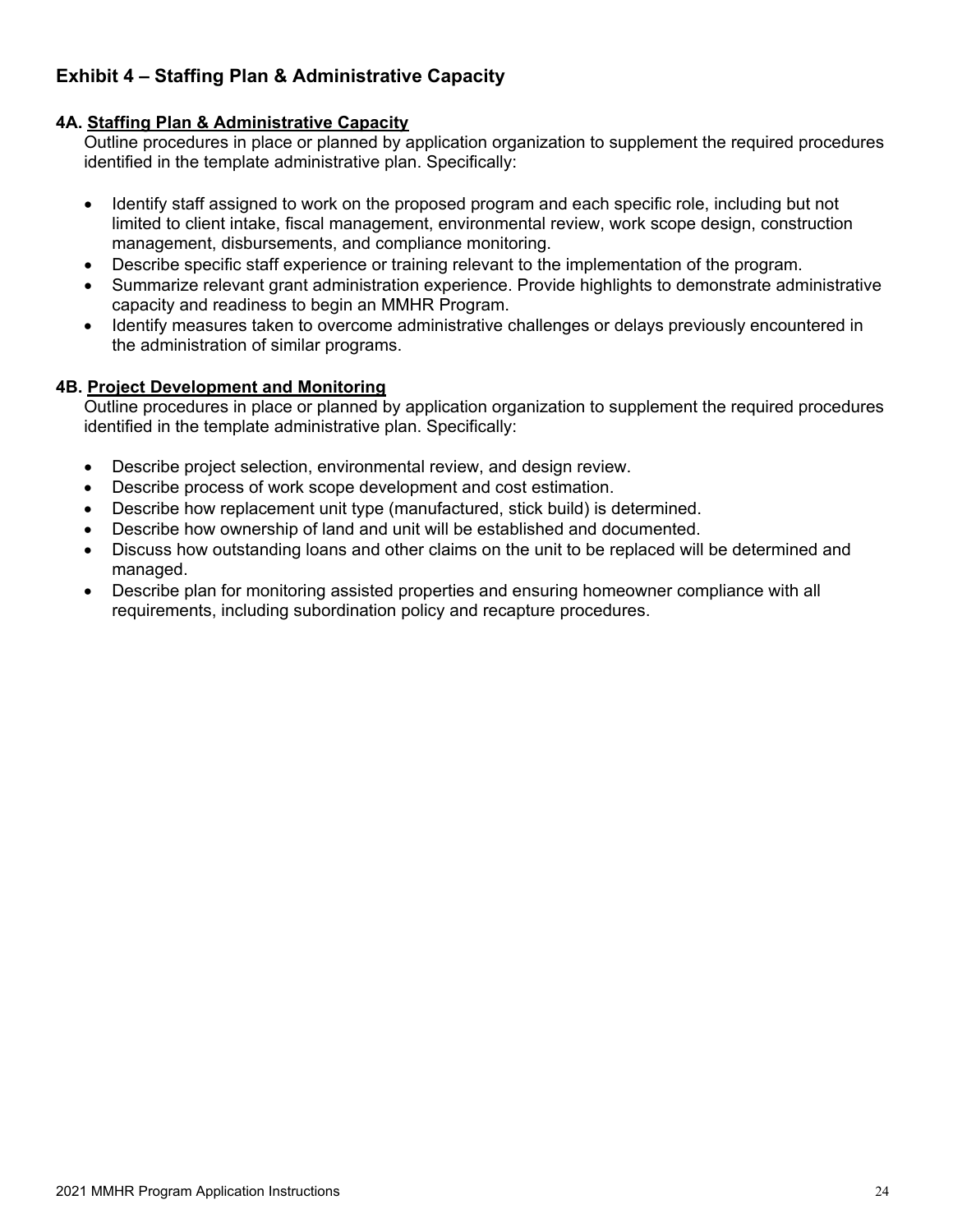### <span id="page-25-0"></span>**5A. Sources of Funds**

| Source: *                                      |                     |  |
|------------------------------------------------|---------------------|--|
| Specify Source:                                |                     |  |
| Funds Requested: * \$                          |                     |  |
| Assistance Type: *                             |                     |  |
| <b>Financing Term:</b>                         |                     |  |
| Financing Term Type:                           | Not Applicable<br>┳ |  |
| Status: *                                      |                     |  |
| If Committed, enter the following information: |                     |  |
| Date of Letter:                                | Example: mm/dd/yyyy |  |
| Signatory:                                     |                     |  |

### **5B. Program Costs**

Budget/Financing Plan Total MMHR Funds Requested: \$0 Total Residential units in Local Program to be assisted with MMHR Funds: 0

#### Program Costs

|                       | <b>MMHR Funds</b> | <b>Other Funds</b> | <b>Total Cost</b> | Cost/Unit |
|-----------------------|-------------------|--------------------|-------------------|-----------|
| 1. Project Costs      |                   |                    | \$0               | \$0       |
| 2. Project Soft Costs |                   |                    | \$0               | \$0       |
| 3. Administration     |                   |                    | \$0               | \$0       |
| 4. Total              | \$0               | \$0                | \$0               | \$0       |

#### **5C. Budget Narrative**

Explain the project budget. Be specific and list each source in a consistent format. Provide an overview of the program budget that clearly demonstrates an understanding of the MMHR Program and its eligible uses. Identify, in a consistent format, all leveraged funding sources. This explanation must be supported by the required "Sources" and "Uses" budget tables, Exhibits 5A & 5B.

- Identify the total project cost.
- Identify other relevant funding sources to be leveraged and the proposed use (ex: project costs, administrative costs).
- For each source identified, indicate whether the source is formally committed or pending approval.
- Explain how the proposed project will proceed if any pending sources of funds are not secured.
- If a funding source is identified as committed, evidence must be attached where requested in the application.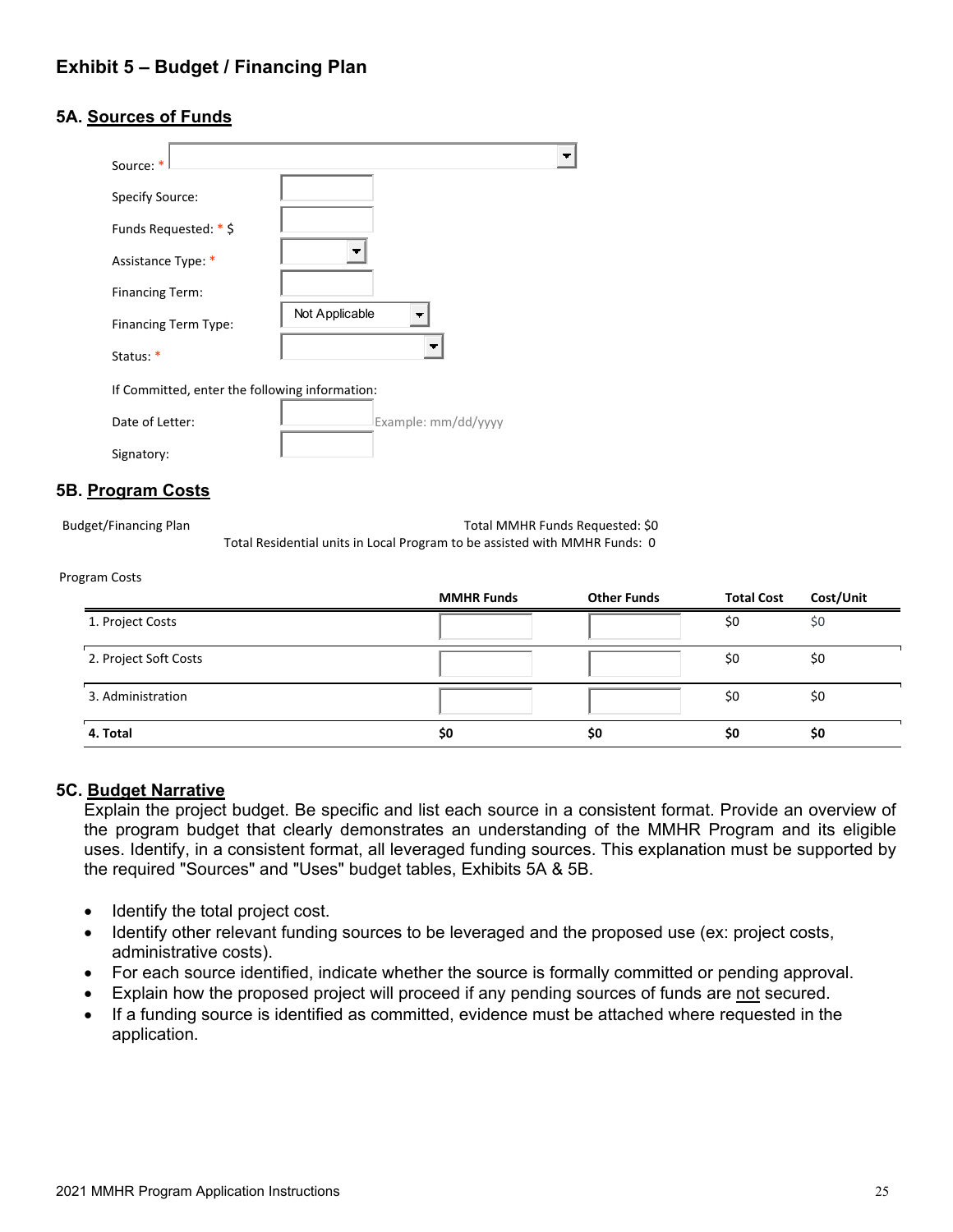### Applicant Certification

### **Office of Community Renewal Program Applicant Certification**

### <span id="page-26-0"></span>**Applicant certifies that:**

|                                                                                  | Agree               | Do Not Agree | I certify that I am an authorized representative and have been specifically authorized to file this<br>submission and required documents for the proposed project with HCR/HTFC on behalf of the<br>applicant organization or community.                                                                                                                                                                                                                                                                                                                                                                                                                                                                                                            |  |  |  |  |
|----------------------------------------------------------------------------------|---------------------|--------------|-----------------------------------------------------------------------------------------------------------------------------------------------------------------------------------------------------------------------------------------------------------------------------------------------------------------------------------------------------------------------------------------------------------------------------------------------------------------------------------------------------------------------------------------------------------------------------------------------------------------------------------------------------------------------------------------------------------------------------------------------------|--|--|--|--|
|                                                                                  | Agree $\Box$        | Do Not Agree | I certify that the Applicant is authorized to carry out the proposed activities and that the<br>Applicant is familiar with and will comply with all applicable statutes, rules and regulations<br>established.                                                                                                                                                                                                                                                                                                                                                                                                                                                                                                                                      |  |  |  |  |
|                                                                                  | Agree               | Do Not Agree | I further authorize the agency receiving this application to forward it to any other State agency<br>which administers a program for which a funding request is indicated in this application.                                                                                                                                                                                                                                                                                                                                                                                                                                                                                                                                                      |  |  |  |  |
|                                                                                  | Agree               | Do Not Agree | I certify that I have reviewed the full application and attached documents, and statements<br>contained in this application are true, complete and correct to the best of my knowledge and<br>belief and are made in good faith, including data related to the Organizations Relevant<br>Experience and I agree to immediately inform HTFC of any change in circumstances. A false<br>certification or failure to disclose information shall be grounds for termination of any award.                                                                                                                                                                                                                                                               |  |  |  |  |
| For the period beginning 10 (ten) years prior to the date of this certification: |                     |              |                                                                                                                                                                                                                                                                                                                                                                                                                                                                                                                                                                                                                                                                                                                                                     |  |  |  |  |
|                                                                                  | Agree               | Do Not Agree | The information and supporting documentation contained in this application are complete and<br>accurate and acknowledges that falsification of information will result in disqualification of<br>application, denial of funding, rescinding of subsequent award and contract or required<br>repayment of funds disbursed for any Office of Community Renewal (OCR) Program. The<br>undersigned further recognizes and accepts the responsibility and obligation to notify the<br>Housing Trust Fund Corporation (HTFC) and the Office of Community Renewal (OCR), in writing,<br>if the Applicant becomes aware of any subsequent events or information which would change<br>any statements or representations previously submitted to HTFC / OCR. |  |  |  |  |
|                                                                                  | $\Box$ Agree $\Box$ | Do Not Agree | The Applicant will notify OCR within five (5) calendar days of any change of staff related to the<br>program award and administration.                                                                                                                                                                                                                                                                                                                                                                                                                                                                                                                                                                                                              |  |  |  |  |
|                                                                                  | Agree               | Do Not Agree | No member of the Board of Directors or staff of the Applicant organization will directly or<br>indirectly benefit financially from administration of the program. Any matter regarding any<br>potential conflict of interest or appearance of impropriety arising in connection with this<br>program must be disclosed at the time of application or when the conflict is identified.                                                                                                                                                                                                                                                                                                                                                               |  |  |  |  |
|                                                                                  | Agree               | Do Not Agree | The Applicant will disclose if any of its employees, affiliates, program partners, subcontractors,<br>and /or consultants have been the subject of a criminal investigation and /or charged with a<br>crime in the last five (5) years at the time of application or within one (1) week of the issue being<br>identified. OCR reserves the right to deny the Applicants request for funding based on concerns<br>for the Applicants overall organizational health and / or capacity.                                                                                                                                                                                                                                                               |  |  |  |  |
|                                                                                  | Agree L             | Do Not Agree | The Applicant will disclose in this application if it or any of its affiliates has filed for bankruptcy in<br>the last seven (7) years. OCR reserves the right to deny the Applicants request for funding based<br>on concerns for the Applicants overall fiscal health and / or capacity.                                                                                                                                                                                                                                                                                                                                                                                                                                                          |  |  |  |  |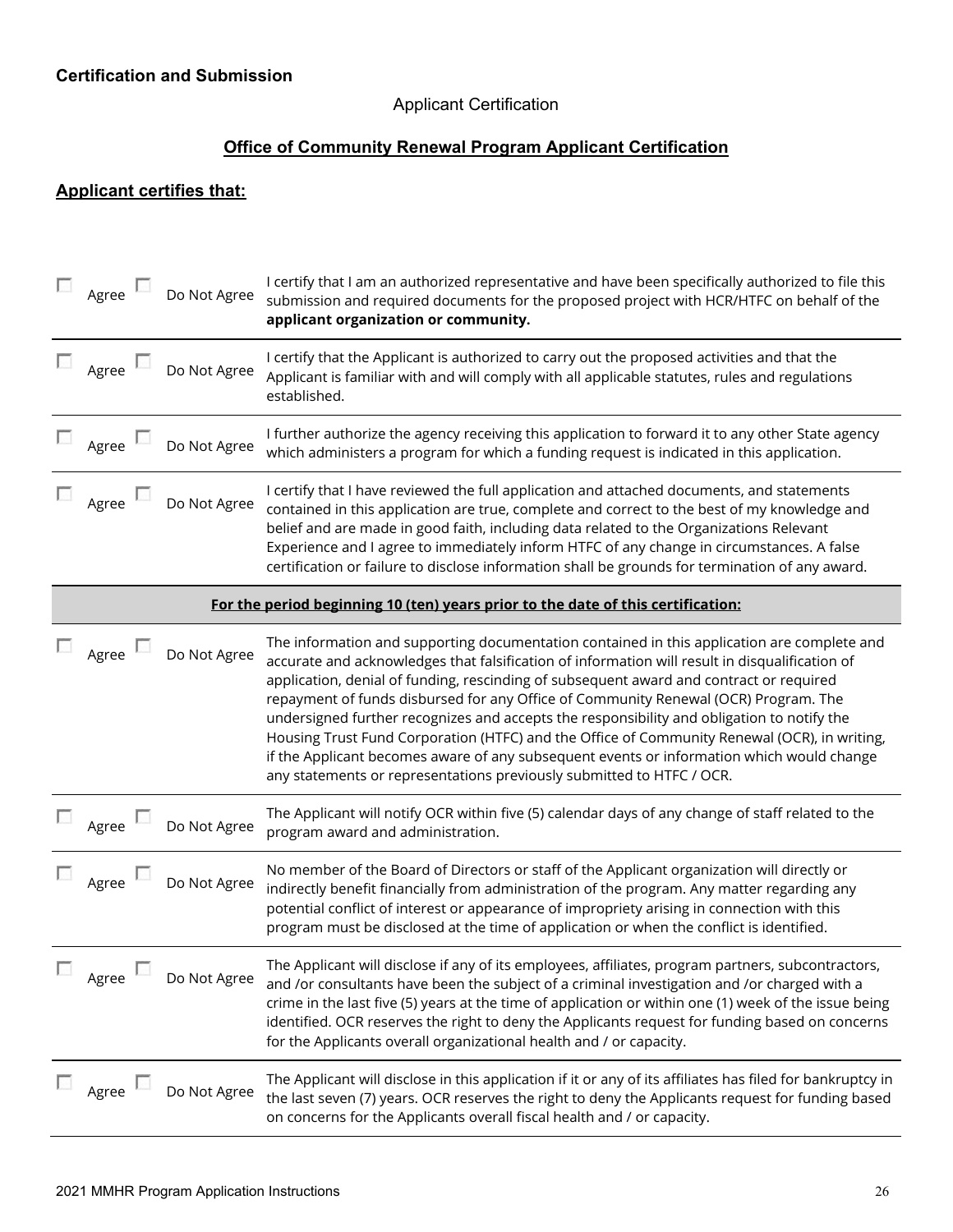| $\Box$ Agree        | Do Not Agree            | The Applicant has not experienced any of the following and shall notify OCR within five (5)<br>calendar days after obtaining knowledge of: a) the commencement of any investigation or audit<br>of its activities by any governmental agency, specifically housing discrimination; or b) the alleged<br>default by the Applicant under any mortgage, deed of trust, security agreement, loan agreement<br>or credit instrument executed; or c) the allegation of ineligible activities, misuse of any award, or<br>failure to comply with the terms of the Application. Upon receipt of such notification, OCR may,<br>in its discretion, withhold or suspend payment of some or all of the Award and reserves the right<br>to deny application for funds for any OCR program. |
|---------------------|-------------------------|--------------------------------------------------------------------------------------------------------------------------------------------------------------------------------------------------------------------------------------------------------------------------------------------------------------------------------------------------------------------------------------------------------------------------------------------------------------------------------------------------------------------------------------------------------------------------------------------------------------------------------------------------------------------------------------------------------------------------------------------------------------------------------|
| $\Box$ Agree $\Box$ | Do Not Agree            | Neither the Applicant, nor any principal, partner, or staff member of the Applicant organization<br>has experienced default, non-compliance, debarment, suspension or termination of funds, or<br>been otherwise restricted by DOL, HUD, USDA, ESDC, HFA, HTFC, DHCR, AHC or other federal,<br>state, or local authority. Applicant further certifies there are no unresolved findings raised as a<br>result of audits, management reviews, or other investigations concerning projects, contracts, or<br>programs for which the Applicant organization is involved and Applicant has not been the<br>subject of a claim under an employee fidelity bond.                                                                                                                      |
| Agree               | Do Not Agree            | As a condition of award, OCR may seek to verify certain financial, credit and related information<br>contained in the application concerning the project Applicant, and other members of the project<br>/program team.                                                                                                                                                                                                                                                                                                                                                                                                                                                                                                                                                         |
| N/A                 | Attached                | If the applicant is unable to select "Agree" to any of the items above, a detailed explanation must<br>be provided at the end of the Applicant Certification Detail attachment.                                                                                                                                                                                                                                                                                                                                                                                                                                                                                                                                                                                                |
|                     | CDOL User ID:<br>Title: | CDOL Password: *<br>Date of Electronic Signature:                                                                                                                                                                                                                                                                                                                                                                                                                                                                                                                                                                                                                                                                                                                              |